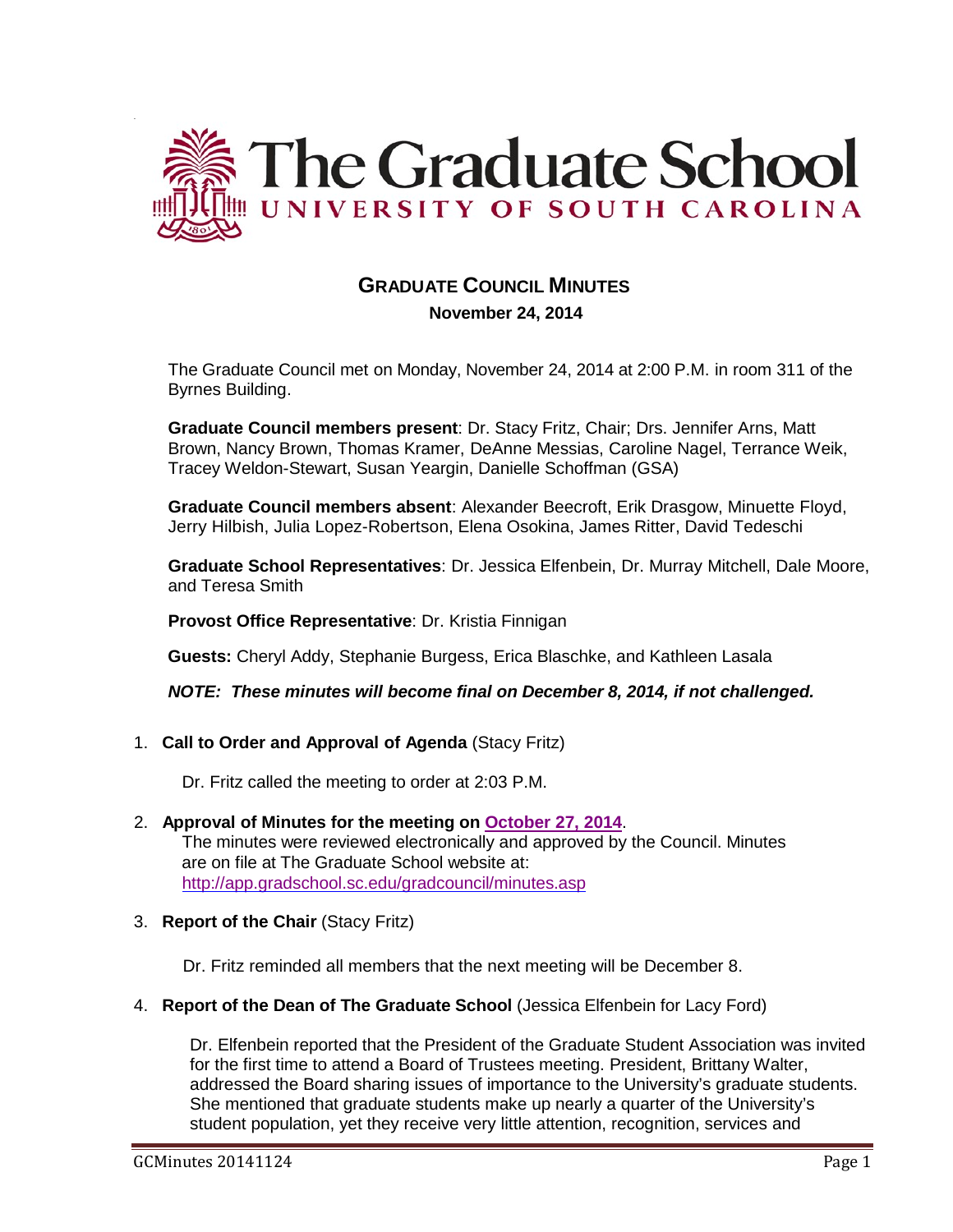resources as compared to the Undergraduate population. The Board was interested in Brittany's presentation and asked for specific information. The Graduate School and the GSA are working together to produce the information requested by the Board.

Dr. Elfenbein presented an example to Council regarding the lack of resources to graduate students. She stated that the University's Veteran Affairs office services undergraduate students only. There is also a lack of services offered at the Office of Financial Literacy and the Development office, yet every College, including the Palmetto College, acknowledges Undergraduates on the websites and none for the Graduate School. She added that the GSA is not complaining; only trying to affect change.

Dr. Mitchell stated that his understanding of upper administrations view is that graduate students are serviced by The Graduate School in contrast to undergraduate students being serviced by the Office of Student Affairs. However, The Graduate School has no funding to render services. Therefore, a part of the GSAs navigation and negotiation with the Board is to track funding to see which departments currently receive resources to provide services, and identify the departments that do not. It is a part of the Graduate School's responsibility to help the Board of Trustees understand where there may be some inequities.

# 5. **Report of the Associate Dean / Secretary of the Graduate Council** (Murray Mitchell)

There are issues that may soon come before the Academic Policy and Practices Committee. Undergraduate students have an opportunity to participate in one of two kinds of programs that allow them to take graduate courses. One program is called Senior Privilege. It allows undergraduate students who have 90 hours and at least a 3.0 GPA to take up to 12 hours of graduate courses. The students are typically allowed to take the courses during the final semester of their undergraduate studies. The courses are not counted as a part of the undergraduate degree nor counted in the undergraduate GPA. The other program is the Accelerated Bachelor's/Master's Plan. This plan allows the undergraduate student to take 9 hours of graduate credits. The student must have a 3.4 GPA. These credits are calculated in the student's GPA, both undergraduate and graduate.

Currently, high school graduates are accepted into college with a number of college credits. These students move through their degree programs, exhausting all of the credits, receiving their degrees in fewer than four years. There is a concern that both the Senior Privilege and the Accelerated Bachelor's/Master's Plan need to be revisited and possibly revised regarding what the guidelines should be, what credits should be counted toward the degree, etc. There are pros and cons to be discussed, and there is the potential to encourage students to stay at USC to complete their graduate degrees. If a student who is participating in these programs transfers to another University, all of the credits earned at USC may not transfer. Therefore, from a recruitment perspective, there may be merit in revisiting the Senior Privilege and the Accelerated Bachelor's/Master's Programs.

Another issue for review by the Academic Policy and Practices Committee is Z Status or Special Enrollment. Z Status is for graduate students who are near the end of their program who only have one hour left of dissertation work. However, fulltime status is needed to continue as a graduate assistant or to defer student loans. Z Status is a way that a student can document full involvement in their graduate education. Z Status is currently allowed for student's attending their final two semesters. However, more students are seeking extended status beyond two semesters. To achieve this status,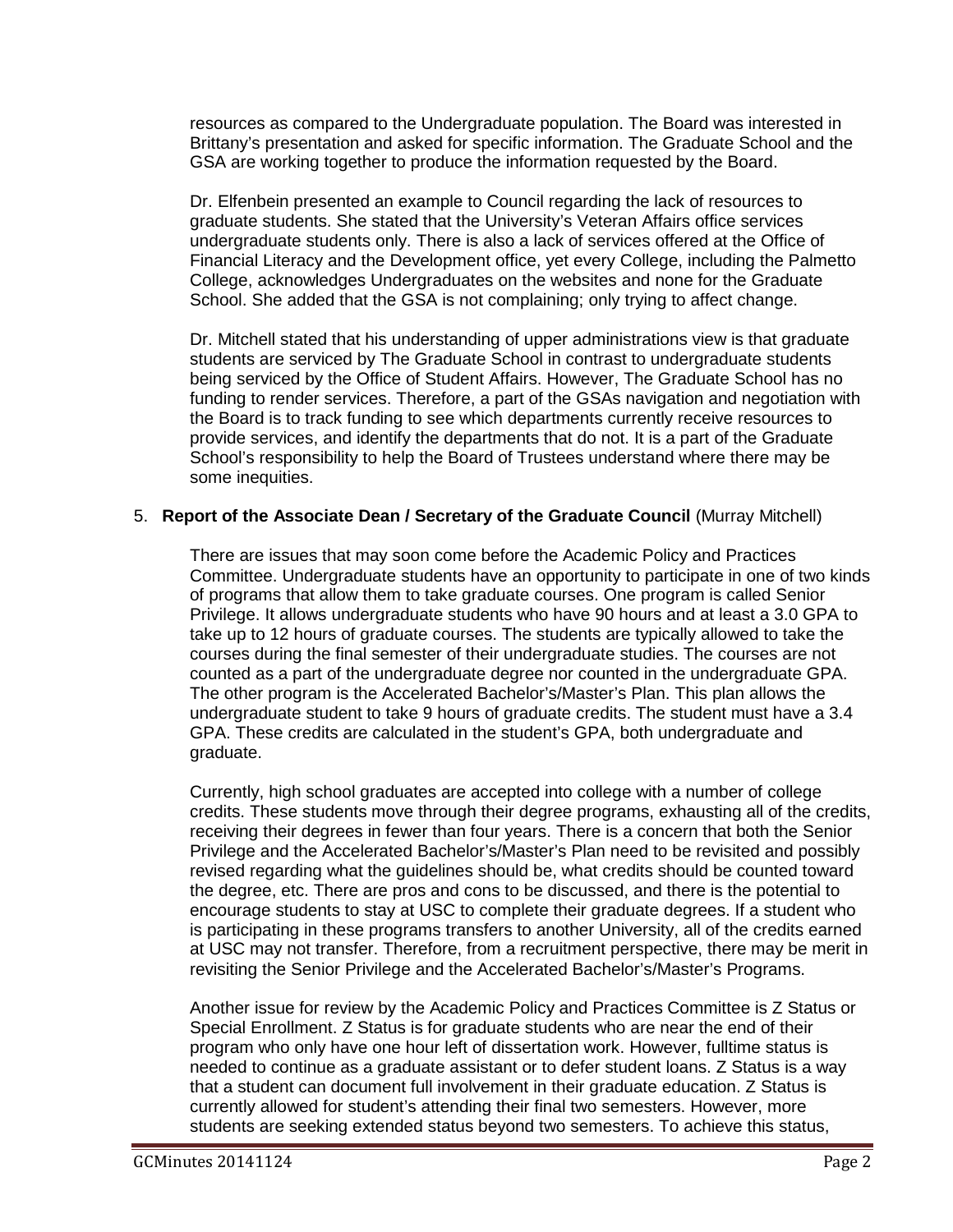substantial justification is required.

We are considering extending the two semester status to three semesters due to the prevalent requests from more and more students. Currently, we are dependent upon student advisor to identify when circumstances are beyond the student's control. For example, a funding agency may have promised to release funds to a student by a certain date and the funds were delayed thwarting a student's ability to complete research. This is the type of student who typically requests and extension of Z status.

Dr. Mitchell presented a final issue to Council asking for insight on a better way to conduct curriculum reviews. He mentioned that the two Curriculum Committee Chairs get inundated in October and November with proposals. In some cases, the proposals are incorrectly processed or incomplete. We understand that departments are trying to meet a deadline and submit proposals that have not completed the departmental vetting process. However, this leaves more work for the committees. Dr. Mitchell asked Council members to recommend a better way to facilitate the process keeping in mind that Curriculum Committee Chairs are also fulltime faculty members handling all of the demands of that position as well as the task of reviewing complex proposals.

Current procedure requires that all proposal be submitted to The Graduate School by the first of every month. Proposals are viewed by the committees during the second week of the month and considered by Graduate Council on the fourth Monday. He mentioned a recommendation that a Council representative be sent to each unit to provide training, but that requires volunteers.

Dr. Finnigan stated that the new digital process will help facilitate a much faster, failsafe procedure for submitting proposals. The digital system is scheduled to be implemented in January 2015.

Dr. Addy suggested that the proposal submission date be changed. A motion was proposed, as of January 2015, that proposals for February and subsequent proposals must be submitted by end of business at the Graduate Council Meeting for any preceding month. Notification of the change will be distributed via the Graduate Council Minutes and via a listserv to Program Administrators, Graduate Directors, and department Chairs. The Council voted and unanimously approved the change.

# 6. **Report of the Graduate Student Association Representative** (Danielle Schoffman)

Danielle reiterated that the Graduate Student Association was pleased to be invited to its first Board of Trustees meeting. Danielle pointed out that most of the services excluding graduate students are the non-monetary services, but ones where graduate students should be recognized more in the media for the great contributions made to the University. She stated that USC has outstanding graduate students from around the world with insightful talent and knowledge to offer the academic community who deserve recognition.

The Thomas Cooper Library has dedicated a new lounge area exclusively for graduate students. The space is available for relaxation, small group study or small group discussion. Dean McNally was instrumental in arranging the space for graduate students and they are pleased to have it.

Danielle mentioned that a Student Feedback Forum was recently held in collaboration with The Graduate School. Graduate students were invited to attend, enjoy pizza, and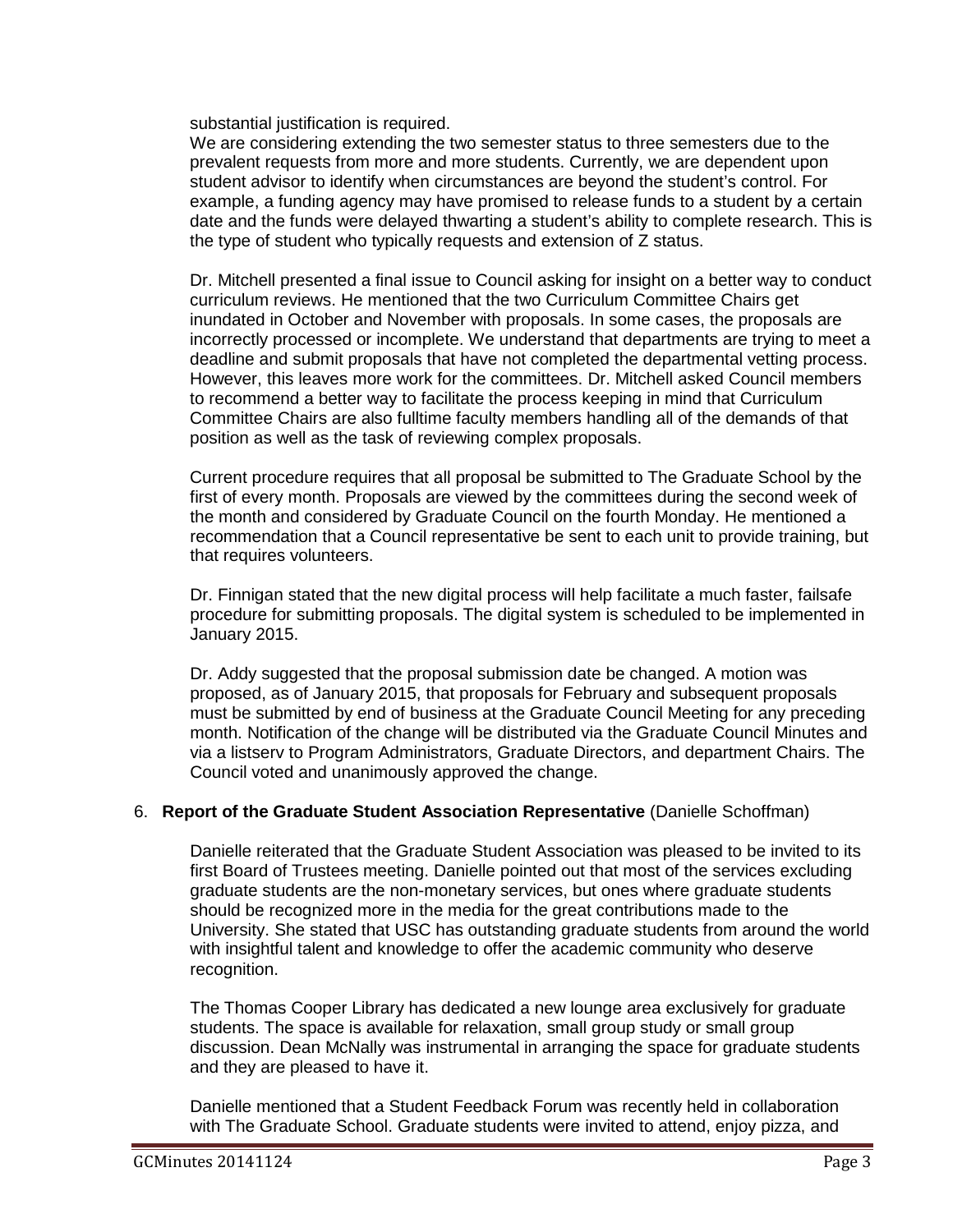discuss issues that are important to graduate students. A main topic of discussion was the University's mandatory health insurance. There is currently an overlap in the open enrollment period between the Affordable Healthcare Marketplace and the Student Health Insurance Plan. Students were encouraged to navigate both options. The open forum discussion was successful, and the GSA plans hold the open forums once a semester.

The GSA has formed a Health Insurance Taskforce made up of representatives from around the campus. The taskforce is working on creating informative modules to educate students on healthcare terminology, and how to navigate through the Affordable Healthcare Marketplace. All of this information is available in the latest GSA newsletter. A copy of the November [Graduate Student Association Newsletter](http://gradschool.sc.edu/facstaff/gradcouncil/2014/GSA%20Newsletter%20for%2011-24-14.pdf) is linked here for your further review. Please contact Danielle Schoffman at [schoffmd@email.sc.edu](mailto:schoffmd@email.sc.edu) if you have any questions or need additional information.

## 7. **Report of the Academic Policy and Practices Committee** (Julia Lopez-Robertson-excused)

Dr. Mitchell reported for Dr. Lopez-Robertson. The committee is reviewing information regarding peer, peer aspirant and other institutions regarding residency requirements for online programs. The will meet for further discussion before presenting their findings to Council.

## 8. **Report of the Committee on 500/600 Level Courses, Distance Education and Special Courses** (Murray Mitchell)

A listing of 500/600 Level Courses was presented to Council. The list was presented for informational purposes only.

Course Change Proposal and Bulletin Change **[BIOL 541L Biochemistry Laboratory](http://gradschool.sc.edu/facstaff/gradcouncil/2014/BIOL%20541L%20CCP_Redacted.pdf) (1)** (Cross-listed with CHEM 550L) Change Pre/Co-requisites Current: Pre-/Co-requisite: BIOL 541 Proposed: Pre-/Co-requisite: BIOL 541 or BIOL 545 [Effective: Fall 2015]

Course Change Proposal and Bulletin Change **[CHEM 550L Biochemistry Laboratory](http://gradschool.sc.edu/facstaff/gradcouncil/2014/CHEM%20550L%20CCP_Redacted.pdf) (1)** (Cross-listed with BIOL 541L) Change Pre/Co-requisites Current: Pre-/Co-requisite: CHEM 550 Proposed: Pre-/Co-requisite: CHEM 550 or CHEM 555 [Effective: Fall 2015]

Course Change Proposal and Bulletin Change **[BIOL 546 Biochemistry/Molecular Biology II](http://gradschool.sc.edu/facstaff/gradcouncil/2014/BIOL%20546%20CCP_Redacted.pdf) (3)** (Cross-listed with CHEM 556) Change Pre/Co-requisites and course description. Current: Essentials of modern biochemistry and molecular biology. Second semester of a two semester course. Pre-/Co-requisite: BIOL 545 or consent of instructor. Proposed: Essentials of modern biochemistry and molecular biology. Pre-/Co-requisite: BIOL 302 [Effective: Fall 2015]

Course Change Proposal and Bulletin Change **[CHEM 556 Biochemistry/Molecular Biology II](http://gradschool.sc.edu/facstaff/gradcouncil/2014/CHEM%20556%20CCP_Redacted.pdf) (3)** (Cross-listed with CHEM 546)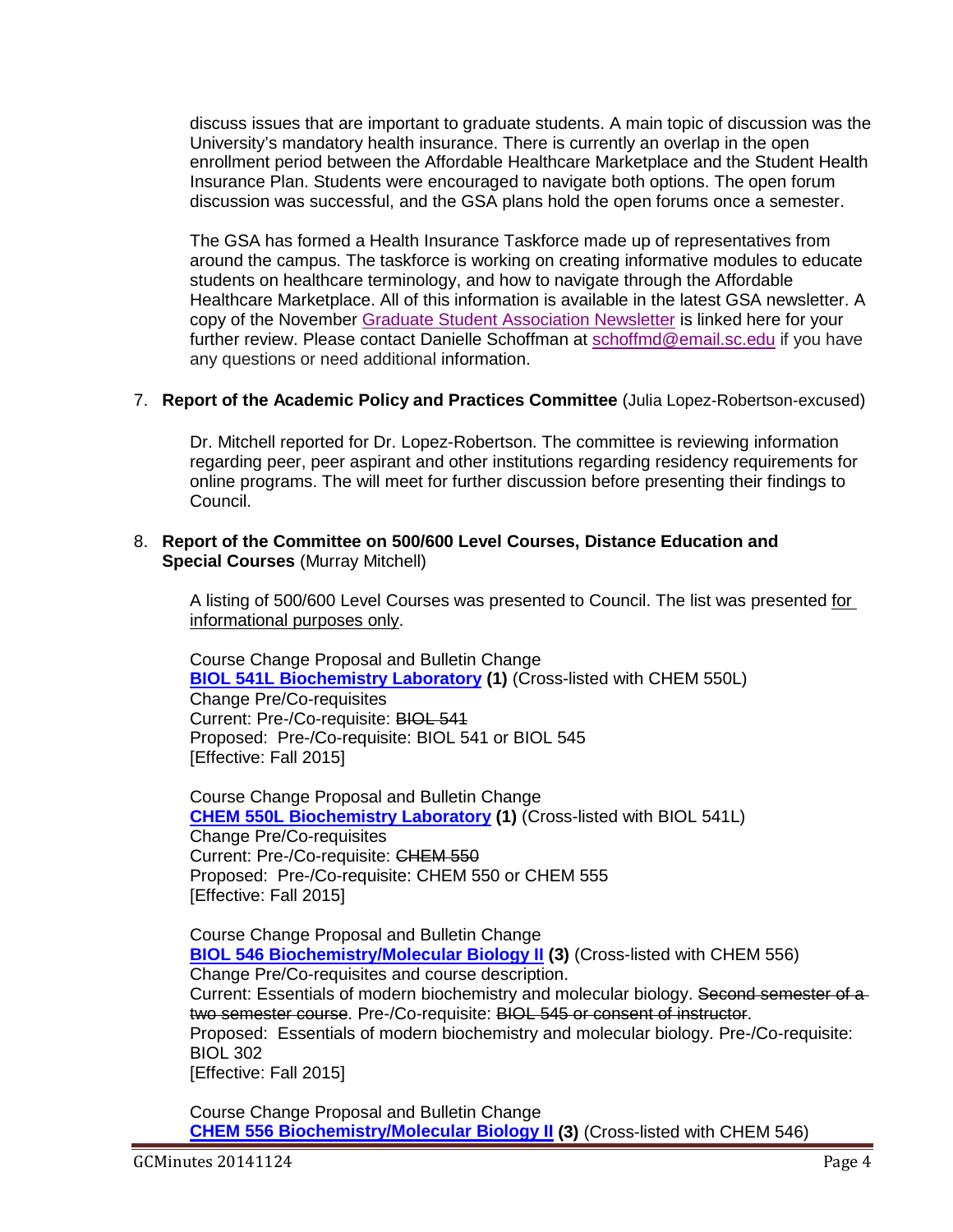Change Pre/Co-requisites and course description.

Current: Essentials of modern biochemistry and molecular biology. Second semester of a two semester course. Pre-/Co-requisite: BIOL 302; CHEM 555 or consent of instructor. Proposed: Essentials of modern biochemistry and molecular biology. Pre-/Co-requisite: BIOL 302

[Effective: Fall 2015]

### Course Change Proposal and Bulletin Change **[THEA 522 Creative Drama](http://gradschool.sc.edu/facstaff/gradcouncil/2014/THEA%20522%20CCP_Redacted.pdf) (3)**

Change Pre/Co-requisites, course title and course description.

Current: THEA 522 Creative Drama. Methods and techniques in developing. Proposed: THEA 522 – Drama in Education (3) Comprehensive review of drama strategies, methods and pedagogical practices to be applied to non-drama learning contexts. Practical experience with the necessary skills, philosophies and techniques of drama in education. Prerequisite: Sophomore standing or higher [Effective: Fall 2015]

## New Course Proposal

# **[THEA 527 Applied Theatre Arts](http://gradschool.sc.edu/facstaff/gradcouncil/2014/THEA%20527%20NCP_Redacted.pdf) (3)**

Principles and practices of theatre-making within community contexts to address local issues and provide aesthetic strategies for creative problem solving through theatre. [Effective: Fall 2015]

### Course Change Proposal and Bulletin Change **[THEA 572 Advanced Makeup](http://gradschool.sc.edu/facstaff/gradcouncil/2014/THEA%20572%20CCP_redacted.pdf)** (2)

Change credit hours, prerequisites and course description.

Current: Credits: 2, Specific character types, prosthetics, wig making, and corrective makeup. Special attention to the development of files of character illustrations and the designing of specific makeups. Prerequisites: THEA 172 or consent of instructor.

Proposed: THEA 572 - Advanced Makeup for Theatre and Film, Credits: 3, Makeup design for specific character types, prosthetics and three-dimensional makeup effects. Special attention of the process of sculpting and modeling for makeup prosthetics. Prerequisites: THEA 230 or consent of instructor. [Effective: Fall 2015]

Course Change Proposal and Bulletin Change **[PEDU 545 Measurement and Evaluation in Physical Education](http://gradschool.sc.edu/facstaff/gradcouncil/2014/PEDU%20545%20CCP_Redacted.pdf)** (3)

Change course number Current: PEDU 545 Proposed: PEDU 445 [Effective: Fall 2015]

Course Change Proposal **[CSCE 551 Theory of Computation](http://gradschool.sc.edu/facstaff/gradcouncil/2014/CSCE%20551%20CCP_Redacted.pdf)** (3) (Cross-listed with MATH 562) Changing prerequisites Current: CSCE 350 or MATH 526 or 544 or 574 Proposed: C or better in CSCE 350 or MATH 344 or 544 or 574, or consent of the Undergraduate Director. [Effective: Fall 2015]

Course Change Proposal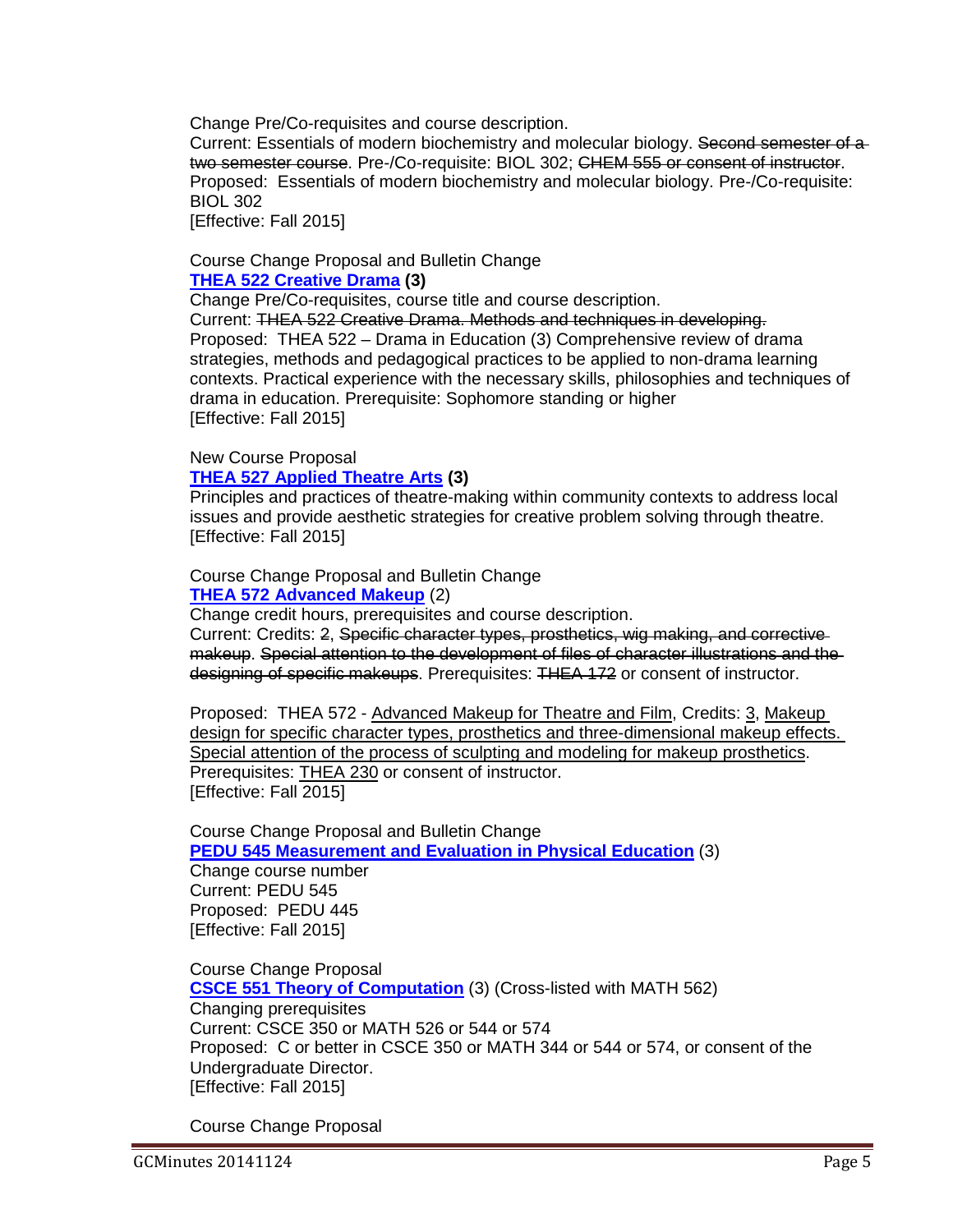**[CSCE 557 Introduction to Cryptography](http://gradschool.sc.edu/facstaff/gradcouncil/2014/CSCE%20557%20CCP_Redacted.pdf)** (3) (Cross-listed with MATH 587)

Changing prerequisites

Current: CSCE 145 or MATH 241 and either CSCE 355 or MATH 574 Proposed: C or better in CSCE 145 or MATH 241 and in either CSCE 355 or MATH 574 or consent of the Undergraduate Director. [Effective: Fall 2015]

Course Change Proposal **[CSCE 561 Intro to Cryptography](http://gradschool.sc.edu/facstaff/gradcouncil/2014/CSCE%20561%20CCP_Redacted.pdf)** (3) (Cross-listed with MATH 527)

Changing prerequisites Current: MATH 242 or 520 Proposed: C or better in MATH 520 or in MATH 242 and 344 or consent of the Undergraduate Director. [Effective: Fall 2015]

Course Change Proposal **[CSCE 587 Big Data Analytics](http://gradschool.sc.edu/facstaff/gradcouncil/2014/CSCE%20587%20CCP_Redacted.pdf)** (3) (Cross-listed with STAT 587) Adding Cross-listing with STAT 587 Current: No cross-listing Proposed: Cross-listing with STAT 587 [Prerequisites: STAT 509 or 513 or 515] [Effective: Fall 2015]

New Course Proposal **STAT 587 [Big Data Analytics](http://gradschool.sc.edu/facstaff/gradcouncil/2014/STAT%20587%20NCP_Redacted.pdf)** (3) (Cross-listed with CSCE 587) Foundational techniques and tools required for data science and big data analytics. Concepts, principles, and techniques applicable to any technology and industry for establishing a baseline that can be enhanced by future study. [Prerequisites: STAT 509 or 513 or 515] [Effective: Fall 2015]

New Course Proposal **[ENHS 666 Metals and Human Health](http://gradschool.sc.edu/facstaff/gradcouncil/2014/ENHS%20666%20NCP_Redacted.pdf)** (3) Trace metal(loid)s, the fate and transport in the environment and the potential impacts on human health. [Prerequisites: BIOL 101 or 110; CHEM 101 and 102, or equivalent] [Effective: Fall 2015]

# 9. **Associate Graduate Faculty Nominations** (Murray Mitchell)

Name: None Program: Term:

# 10. **Fellowships and Scholarships Committee** (Caroline Nagel)

The committee is working with the Council of Southern Graduate Schools and Wright Culpepper of The Graduate School regarding Fellowship and Scholarship opportunities. No decisions have yet been made.

11. **Report of the Science, Math, and Related Professional Program Committee** (DeAnne Messias)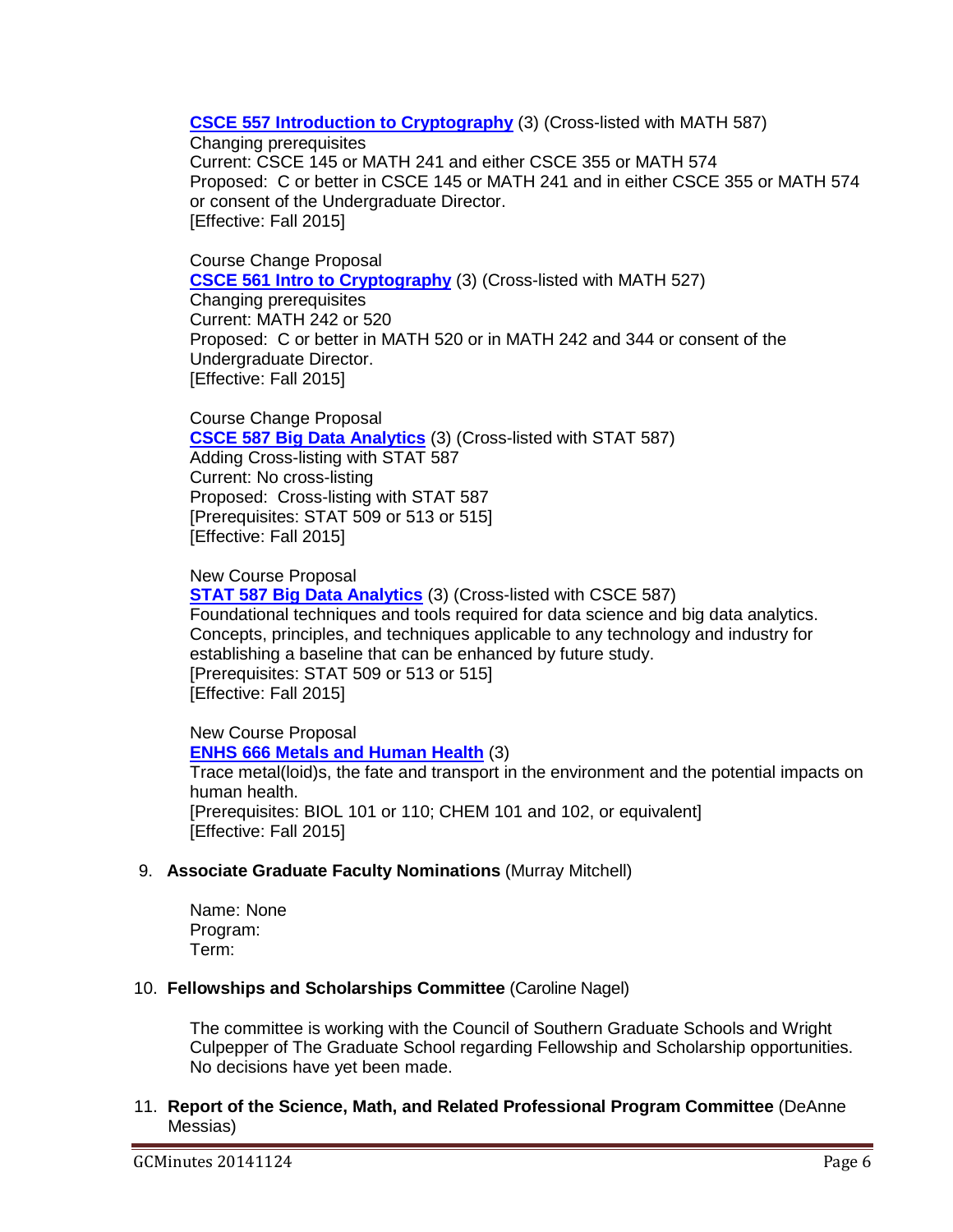Course Change Proposal **APPROVED [BIOS 745 Seminar in Biostatistics](http://gradschool.sc.edu/facstaff/gradcouncil/2014/BIOS%20745%20CCP.pdf) (1)** Changing the number of times the course can be taken. Current: 1 time Proposed: 2 times [Effective: Fall 2015]

Course Change Proposal **APPROVED**

## **[PHYT 755 Spinal Manual Therapy](http://gradschool.sc.edu/facstaff/gradcouncil/2014/PHYT%20755%20CCP.pdf) (2)**

Changing course title. Current: Spinal Manual Therapy Proposed: Manual Therapy II [Effective: Fall 2015]

# Academic Program Actions/Bulletin Change **APPROVED**

#### **[Master of Science in Public Health -](http://gradschool.sc.edu/facstaff/gradcouncil/2014/HPEB%20MSPH%20apa.pdf) HPEB (45)** Change hours to Public Health basic core.

Current: The program requires 45 hours of course work, including 9 hours in core courses and 6 hours of thesis preparation. Candidates must also successfully complete a comprehensive exam at or near the conclusion of program requirements. Degree Requirements (45 hours) Basic Public Health Core (9 hours) HPEB Core (12 hours) Cognate Area (12 hours) Research Methods (6 hours) Thesis (6 hours) Proposed: The program requires 45 hours of coursework, including 12 hours in core courses and 6 hours of thesis preparation. Candidates must also successfully complete a comprehensive examination at or near the conclusion of program requirements. Degree Requirements (45 hours) Basic Public Health Core (12 hours) Health Promotion, Education, and Behavior Core (12 hours) Cognate Area (9 hours) Research Methods (6 hours) Thesis (6 hours) [Effective: Fall 2015]

# Academic Program Actions/Bulletin Change **APPROVED**

**Doctor of Philosophy - [Environmental Health Sciences](http://gradschool.sc.edu/facstaff/gradcouncil/2014/ENHS%20PhD%20APA%2011-3-2014.pdf) (60 Post-Baccalaureate)** Curriculum changes to comply with accrediting requirements of Council on Education for Public Health (CEPH).

Current: Doctor of Philosophy

Applicants of the PhD program must meet the above requirements in addition must have a baccalaureate degree in a pure or applied scientific discipline applicable to the environmental health sciences and from a university accredited by a regional accrediting agency. Individuals with prior performance at the master's level are preferred. A personal interview may also be required.

Other requirements:

Applicants who plan to purse a masters level degree in the industrial hygiene program must also meet ABET criteria. These include a baccalaureate degree (120 semester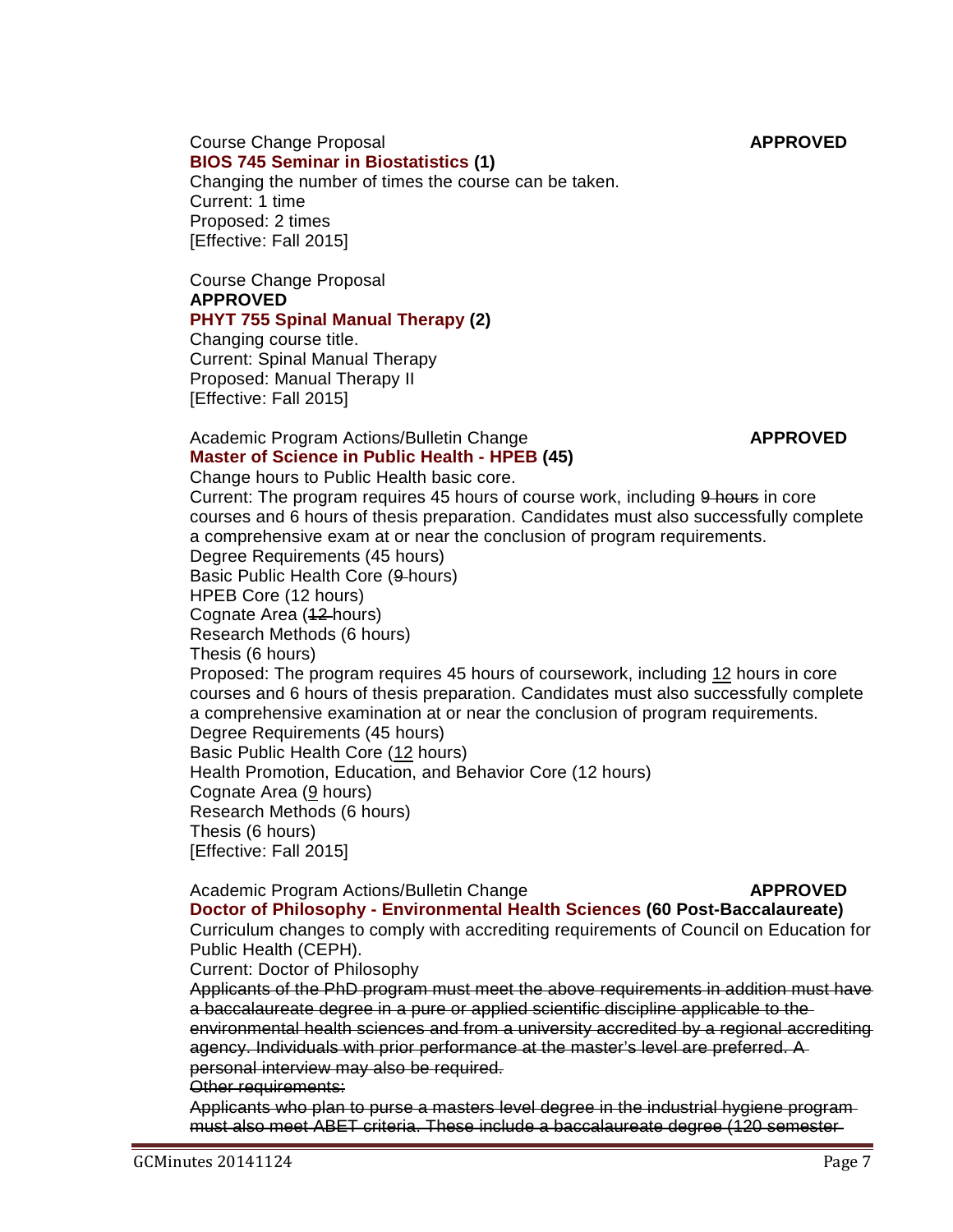hours or equivalent) with 63 or more semester hours in undergraduate or graduate level courses in science, math, engineering and technology with a grade of C or better. Proposed: Doctor of Philosophy

The doctoral degree requires a minimum of 60 graduate credit hours including 12 hours of dissertation preparation (899) beyond the baccalaureate degree. Up to 24 graduate coursework hours from a master's degree may be applied toward the PhD with advisory committee approval. Doctoral students must complete at least half of the hours on the Program of Study (D-POS) in courses numbered 700 or higher. A dissertation of original research is required. A period of residency, a foreign language or research methods proficiency, a comprehensive examination, and a dissertation defense and examination are also required. Students must be enrolled for at least 1 credit during the term of graduation.

Specific curriculum requirements for the PhD in the Department of Environmental Health Sciences are:

EPID 701 – Concepts and Methods of Epidemiology (3 hours) PUBH 700 – Perspectives in Public Health (3 hours) ENHS 899 – Dissertation Preparation (12 hours) [Effective: Fall 2015]

Academic Program Actions/Bulletin Change **APPROVED** 

# **Master of Science - [Environmental Health Sciences](http://gradschool.sc.edu/facstaff/gradcouncil/2014/ENHS%20MS%20APA%2011-3-2014.pdf) (36 Post-Baccalaureate)**

Curriculum changes to comply with accrediting requirements of Council on Education for Public Health (CEPH).

Current:

Curriculum requirements for the MS degree in the Department of Environmental Health Sciences are:

ENHS 799 – Thesis Preparation

Proposed:

Curriculum requirements for the MS degree in the Department of Environmental Health Sciences are:

Departmental Courses (12 hours)

Quantitative and Technical Skills (9 hours)

ENHS 660 – Concepts of Environmental Health Sciences (3 hours)

EPID 700 – Introduction to the Epidemiology (3 hours)

PUBH 700 – Perspectives in Public Health (3 hours)

ENHS 799 – Thesis Preparation (6 hours)

[Effective: Fall 2015]

### Academic Program Actions/Bulletin Change **APPROVED**

**Master of Health Administration - [Health Services Policy and Management](http://gradschool.sc.edu/facstaff/gradcouncil/2014/HSPM%20MHA%20(11-3-2014)%20ASPH.pdf)** (58) Current:

The MHA program prepares students for a career in management of the full range of programs, organizations and facilities in health services and medical care: acute, post acute, long-term, and managed care, in the public and private sectors. Degree Requirements: Management, 28 hours Accounting and Finance, 9 hours Biostatistics and Quantitative Methods, 3 hours Managerial Epidemiology and Statistics for Healthcare, 3 hours Health Planning, 3 hours Approved Elective, 9 hours Management Residency, 3 hours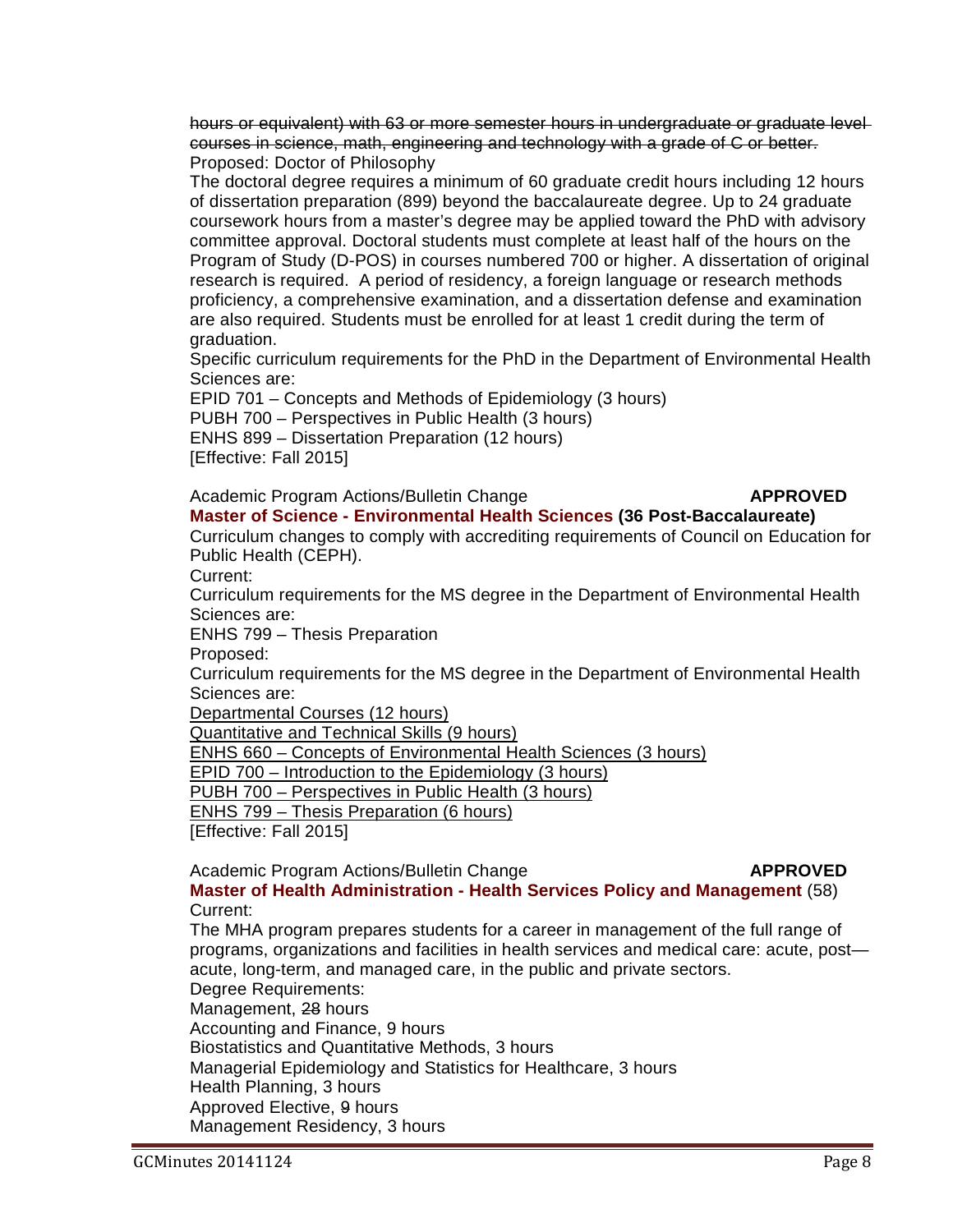Proposed:

The MHA program prepares students for a career in management of the full range of programs, organizations and facilities in health services and medical care: acute, post acute, long-term, and managed care, in the public and private sectors. Degree Requirements: Management, 31 hours Accounting and Finance, 9 hours Biostatistics and Quantitative Methods, 3 hours Managerial Epidemiology and Statistics for Healthcare, 3 hours Health Planning, 3 hours Approved Elective, 3 hours Management Residency, 3 hours [Effective: Fall 2015]

#### Academic Program Actions/Bulletin Change **APPROVED [Doctor of Philosophy -](http://gradschool.sc.edu/facstaff/gradcouncil/2014/HPEB%20PhD%20APA%2011-3-2014.pdf) HPEB (60 Hours)**

Current: Degree Requirements (60 Post Baccalaureate Hours) Research Methods (18-24 Hours) Qualitative methods Quantitative methods **Measurement** Three to five additional classes Cognate (12-18 Hours) Four to six classes reflecting defined content or topical areas. Proposed: Degree Requirements (60 Post Baccalaureate Hours) Health Promotion, Education, and Behavior Core (12 Hours) HPEB 771 – Socio-Cultural Perspectives on Population Health (or equivalent) HPEB 824 – Social and Physical Environment Interventions in Health Promotion, or equivalent) HPEB 818 – Advanced Evaluation of Health Promotion Programs (or equivalent) HPEB 704 – Health Promotion Research Seminar (three 1-hour seminars) Public Health (6 hours) PUBH 700 – Perspectives in Public Health or equivalent EPID 700 or 701 – Introduction to Epidemiology, or concepts and methods of Epidemiology, or equivalent or more advanced epidemiology course Research Methods (15-21 Hours) Qualitative methods (e.g. HPEB 715, ANTH 719) Quantitative methods (e.g. BIOS 757, EDRM 711 or equivalent) Measurement (HPEB 810 or equivalent) Two or four additional classes Cognate (9-15 Horus) Three to five classes reflecting defined content or topical areas. Dissertation (12 hours) [Effective: Fall 2015]

#### **Course Change Proposal** *APPROVED* **[BIOS 758 Advanced Biometrics](http://gradschool.sc.edu/facstaff/gradcouncil/2014/BIOS%20758%20CCP.pdf) (3)**

Change course description, credit hours from 3 to 4 credit hours, and prerequisite from BIOS 757 to BIOS 701.

Current: BIOS 758 – Advanced Biometrics (3)

Additional topical in analysis of health data including regression diagnostics, multicollinearity of observational data, ridge/nonlinear regression, principal components,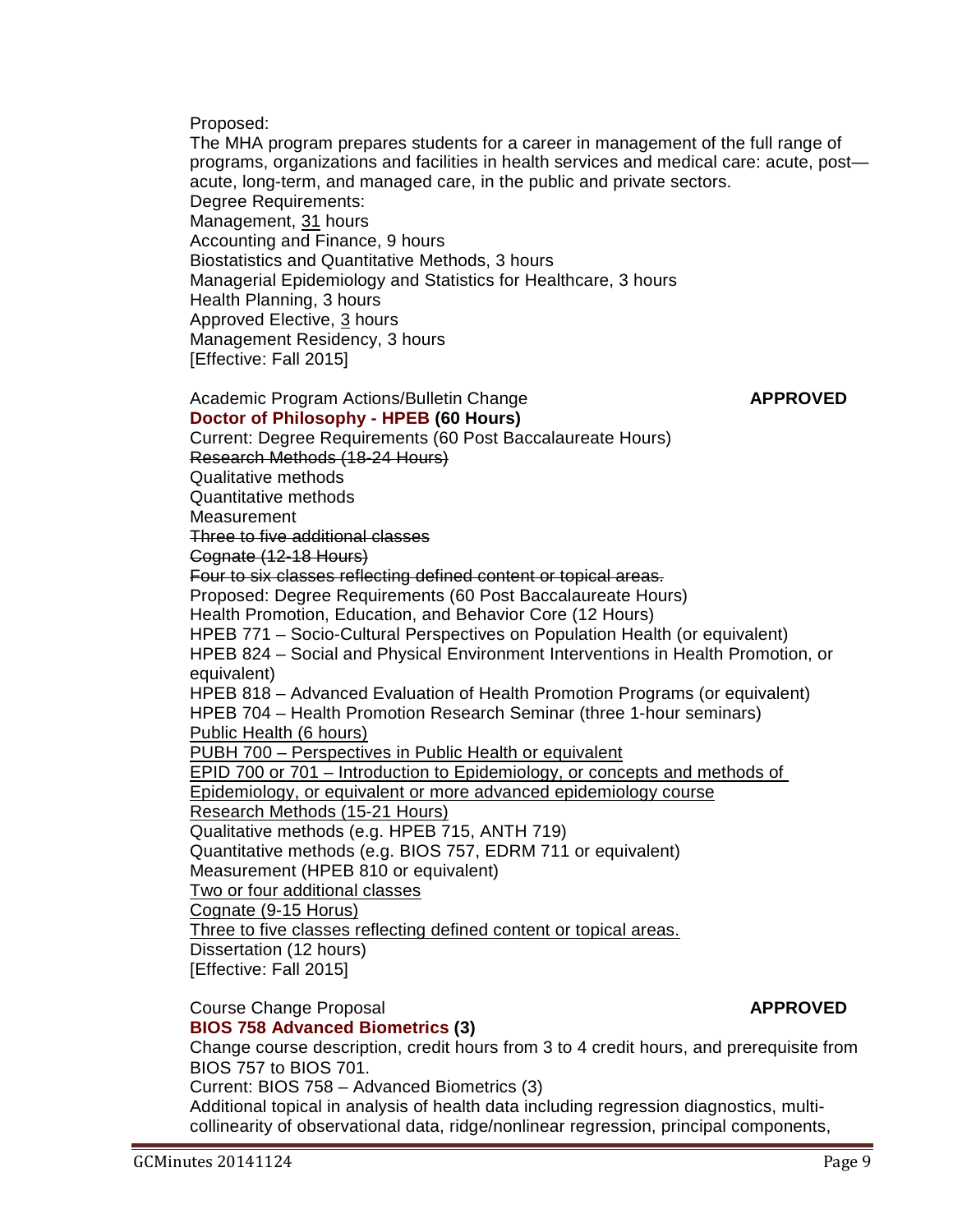random/mixed effects, unbalanced designs, repeated measures, and sampling and design effects.

Prerequisites: BIOS 757

Proposed: BIOS 758 – Advanced Biometrics (3)

Public health applications of correlation, regression, multiple regression, single and multi-factor analysis of variance and analysis of covariance. Additional topics in analysis of health data including regression diagnostics, multi-collinearity of observational data, ridge/nonlinear regression, principal components, random/mixed effects, unbalanced designs, repeated measures and sampling and design effects. Prerequisites: BIOS 701 [Effective: Spring 2016]

Course Change Proposal **APPROVED** 

**[PHYT 754 Mobilization and Manipulation](http://gradschool.sc.edu/facstaff/gradcouncil/2014/PHYT%20754%20CCP.pdf) (3)** Change course title Current: Mobilization and Manipulation Proposed: Manual Therapy I [Effective: Fall 2015]

Course Change Proposal/Bulletin Change **APPROVED [PATH 711 Introductory General and Organ System Pathology for Graduate](http://gradschool.sc.edu/facstaff/gradcouncil/2014/PATH%20711_Redacted.pdf)  [Students](http://gradschool.sc.edu/facstaff/gradcouncil/2014/PATH%20711_Redacted.pdf) (3)**

Change course title Current: Introductory General and Organ System Pathology for Graduate Students Proposed: Experimental Pathology [Effective: Fall 2015]

#### Academic Program Actions/Bulletin Change **APPROVED [DNP Name Change from Nursing Administration to Nurse Executive Leadership](http://gradschool.sc.edu/facstaff/gradcouncil/2014/DNP%20PhD%2033%20post%20masters%20name%20change%20to%20nurse%20executive%20%20APA.pdf) (33 Post-Masters)**

Current: Nursing Administration Degree Requirements

4. Completion of research utilization/evidenced based practice project and oral defense. Proposed: Nurse Executive Leadership Degree Requirements

4. Completion of research utilization/evidenced based practice project and oral defense. 5. Applicants applying for the post masters DNP in Nurse Executive Leadership in a

BSN and a non-Masters in Nursing (MBA, MPH, MHA, etc. will be evaluated on an individual basis.

[Effective: Fall 2015]

Academic Program Actions/Bulletin Change

**[DNP Psychiatric Mental Health Nurse Practitioner-Family](http://gradschool.sc.edu/facstaff/gradcouncil/2014/DNP%20Psych%20MH%20NP-Family%20APA.pdf) (33) APPROVED** The College of Nursing is requesting approval to change the concentration names of<br>both the MSN and DNP concentrations in Psychiatric Mental Health -this change will make the College of Nursing compliant with new changes in national certification curriculum requirements, professional standards and accreditation requirements. Curriculum content has been updated to reflect the change.

Current: MSN Psychiatric Nurse Practitioner-Child/Adolescent AND MSN Psychiatric Nurse Practitioner-Adult

DNP Psychiatric Nurse Practitioner-Child/Adolescent AND DNP Psychiatric Nurse Practitioner-Adult

Proposed: MSN Psychiatric Mental Health Nurse Practitioner-Family AND DNP Psychiatric Mental Health Nurse Practitioner-Family [Effective: Fall 2015]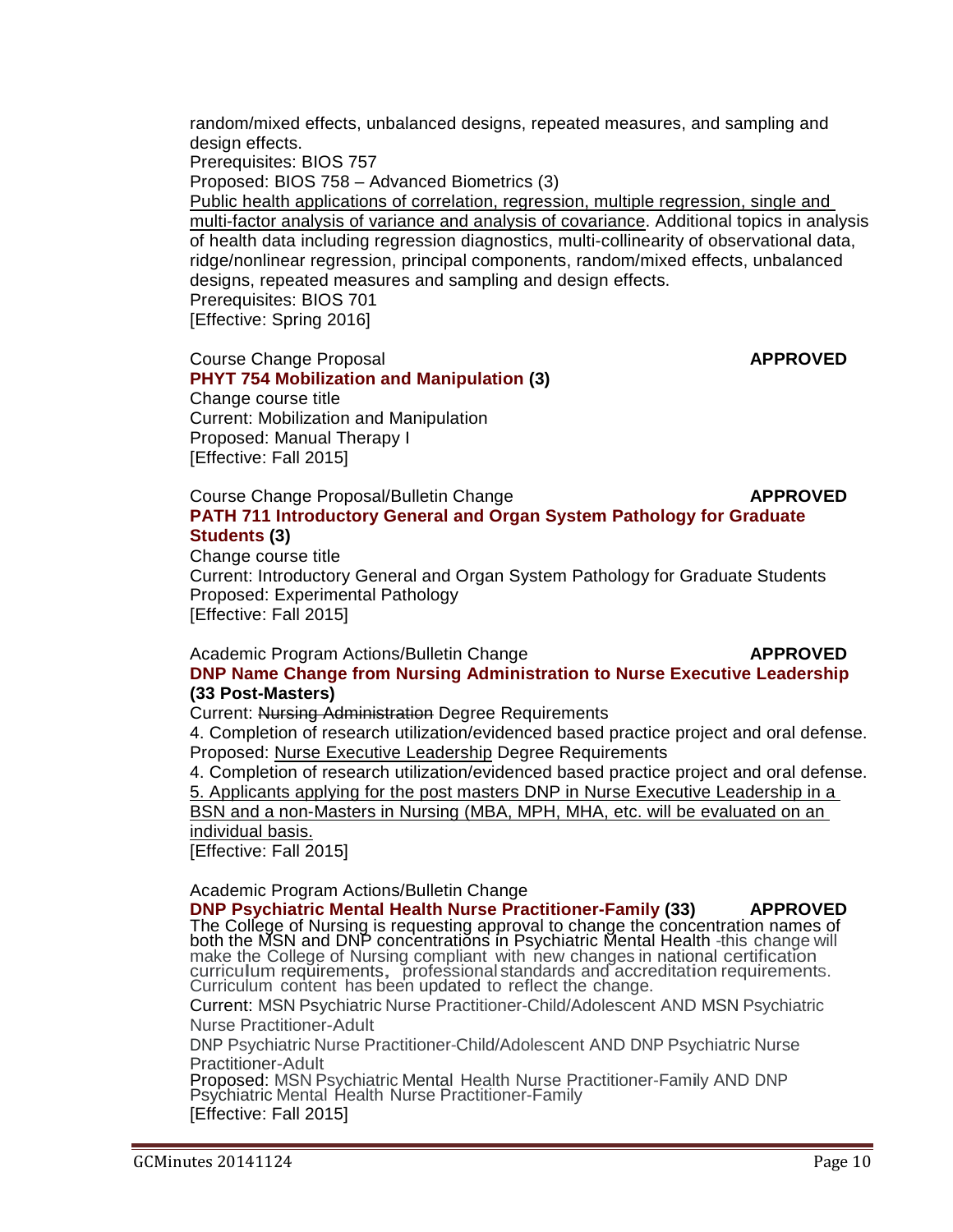#### **Bulletin Change <b>APPROVED APPROVED**

#### **[Doctorate of Nursing Practice](http://gradschool.sc.edu/facstaff/gradcouncil/2014/Doctorate%20of%20Nursing%20Practice%20BCH.pdf)**

Current: The Ph.D. degree is designed to prepare graduates for a lifetime of intellectual inquiry that manifests itself in creative scholarship and research. Students in this doctoral program acquire the knowledge and skills to conduct research that <del>is theory generating</del> and/or theory testing, and the ability to generate and refine nursing science as the basis

for nursing practice, education, and/or administration.<br>Proposed: The Ph.D. degree is designed to prepare graduates for a lifetime of intellectual inquiry through creative scholarship and research. Students in this doctoral program acquire the knowledge and skills to conduct research that will contribute to furthering nursing practice, education, and administration. [Effective: Fall 2015]

#### Course Change Proposal **APPROVED [NURS 720 Public Health Residency](http://gradschool.sc.edu/facstaff/gradcouncil/2014/NURS%20720.pdf) (3)**

Change title, cross-listing, description

Current: Public Health Residency, delete HSPM 798 cross-listing, An introduction to clinical applications of epidemiological, biostatistical, and public health concepts and their application for nursing practice.

Proposed: Title-Clinical Application of Population Analysis

Practicum in approved health care setting emphasizing evaluation and service delivery planning or a project such as resolution of a management problem or evaluation of a program component.

[Effective: Fall 2015]

#### Academic Program Actions/Bulletin Change **APPROVED Master of Nursing - [Nursing Administration](http://gradschool.sc.edu/facstaff/gradcouncil/2014/Master%20of%20Nursing%20-%20Nursing%20Administration%20APA.pdf) (30)**

College of Nursing is requesting approval to add an existing master's level nursing course NURS 708. [Effective: Fall 2015]

# **Course Change Proposal** *APPROVED*

# **[NURS 724 Education in Nursing](http://gradschool.sc.edu/facstaff/gradcouncil/2014/NURS%20724%20CCP.pdf) (2-3 Variable)**

Change credit hours to 3, change to distributed education delivery method Introduction to the teaching-learning environment in nursing, including teaching-learning theories, strategies, assessment and facilitation of learner/learning and provides a framework for the nurse educator in the educational environment. [Effective: Summer I]

### **Course Change Proposal** *APPROVED*

### **[NURS 725 Nursing Education and Curriculum Development](http://gradschool.sc.edu/facstaff/gradcouncil/2014/NURS%20725%20CCP.pdf) (2)**

Change title, credit hours and description, and change to distributed education delivery method

Current: [NURS 725 Nursing Education and Curriculum Development,](http://gradschool.sc.edu/facstaff/gradcouncil/2014/NURS%20725%20CCP.pdf) 2 Proposed: Nursing Education: Curriculum and Evaluation, 3

The course introduces principles of curriculum development, design, implementation and evaluation. Evaluation measures explore internal and external constituents, including meeting that reflect contemporary health care trends and educational expectations, and prepare graduates to function effectively in the health measurement techniques are examined.

[Effective: Summer II]

**Course Change Proposal** *APPROVED*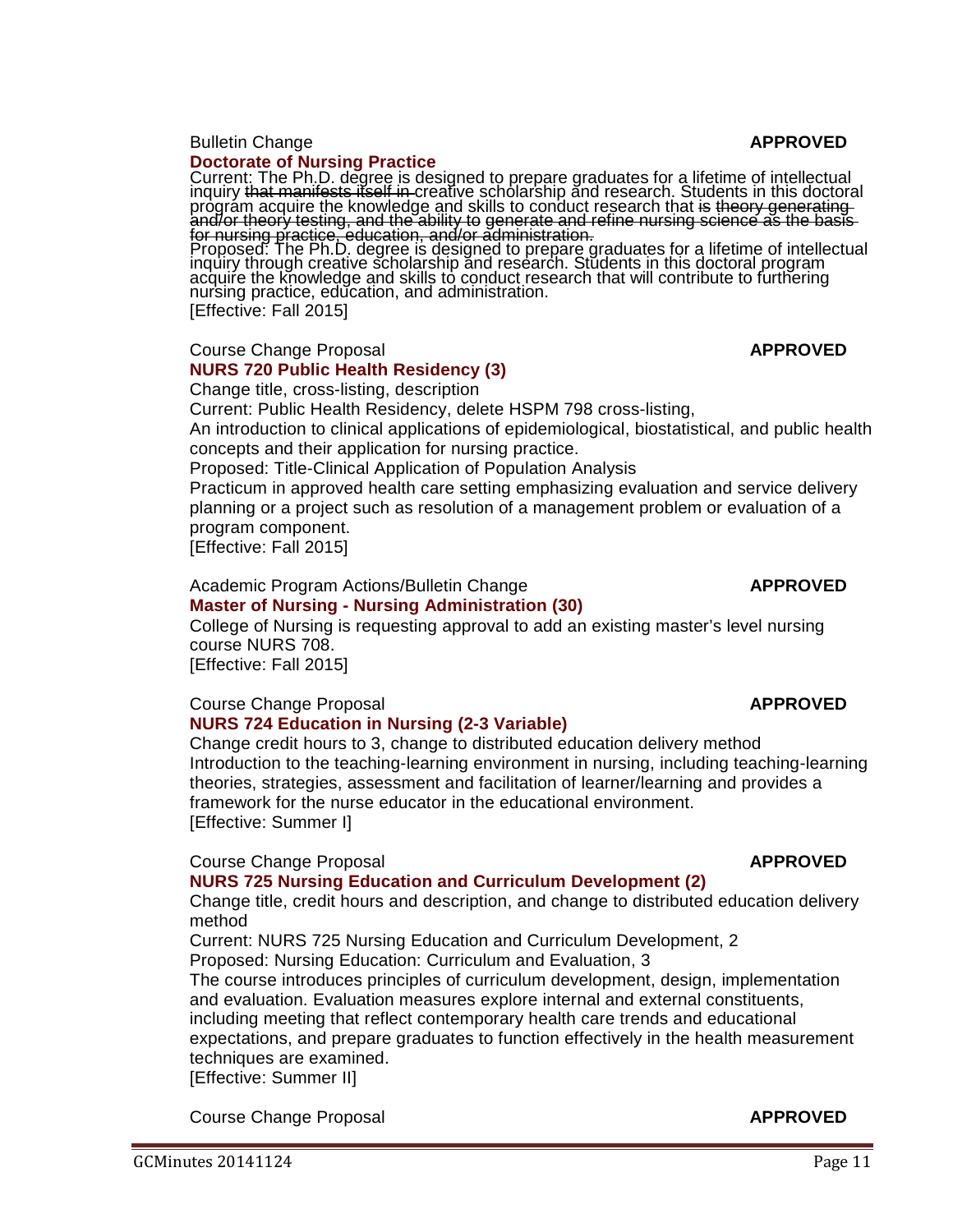# **[NURS 731 Management of Psychiatric Mental Health Problems](http://gradschool.sc.edu/facstaff/gradcouncil/2014/NURS%20731%20CCP.pdf) (3-4 Variable)**

Changing title, updating course content Current: Management of Psychiatric Mental Health Problems Proposed: Management of Psychiatric Mental Health Problems across the Lifespan Management of Psychiatric Mental Health Problems [Prerequisites: NURS 702, NURS 704, NURS 707, NURS 761. Students who have not completed these requirements will be dropped from 731] [Effective: Fall 2015]

# **Course Change Proposal** *APPROVED*

# **[NURS 732 Management of Complex Mental Health Problems](http://gradschool.sc.edu/facstaff/gradcouncil/2014/NURS%20732%20CC.pdf) (3-4 Variable)** Change content and Prerequisites.

Clinical management of complex mental health problems across the lifespan in hospital and community settings. Theory and field study. [Prerequisites: NURS 702, NURS 704, NURS 707, NURS 761, NURS 731. Students who have not completed these requirements will be dropped from 732] [Effective: Fall 2015]

## New Course Proposal and DED Delivery **APPROVED**

# **[NURS 761 Neuroscientific Basis of Behavior and Psychopharmacological](http://gradschool.sc.edu/facstaff/gradcouncil/2014/NURS%20761%20NCP.pdf)  [Treatment](http://gradschool.sc.edu/facstaff/gradcouncil/2014/NURS%20761%20NCP.pdf) (3)**

Presents neuroanatomy, neurophysiology, neuropathophysiology and neuropsychiatry as a foundation for understanding the anatomical, biological and psychological processes of psychiatric dysfunction and management of advanced practice psychiatric nurses.

[Prerequisites: NURS 702, NURS 704, NURS 707, HGEN 700] [Effective: Fall 2015]

## New Course Proposal and DED Delivery **APPROVED NURS 798 Advanced Practice [Practicum: PMHNP across the Lifespan](http://gradschool.sc.edu/facstaff/gradcouncil/2014/NURS%20798%20NCP.pdf) (3-4 Variable)**

Supervised field study in advanced practice nursing. [Prerequisites: NURS 731, NURS 732 NURS 761] [Effective: Fall 2015]

### **Course Change Proposal** *APPROVED* **[NURS 806 Organizational Leadership I](http://gradschool.sc.edu/facstaff/gradcouncil/2014/NURS%20806%20CCP.pdf) (3)**

Change title.

Current: Organizational Leadership I Proposed: Nurse Executive Leadership I This course is the first of two courses focusing on advanced organizational leadership. Students prepare for top-level executive leadership roles within health care systems or health-related business organizations. [Prerequisite: NURS 805] [Effective: Fall 2015]

**Course Change Proposal** *APPROVED* **[NURS 807 Organizational Leadership II](http://gradschool.sc.edu/facstaff/gradcouncil/2014/NURS%20807%20CCP.pdf) (3)** Change title. Current: Organizational Leadership II Proposed: Nurse Executive Leadership II This course is the second of two courses building advanced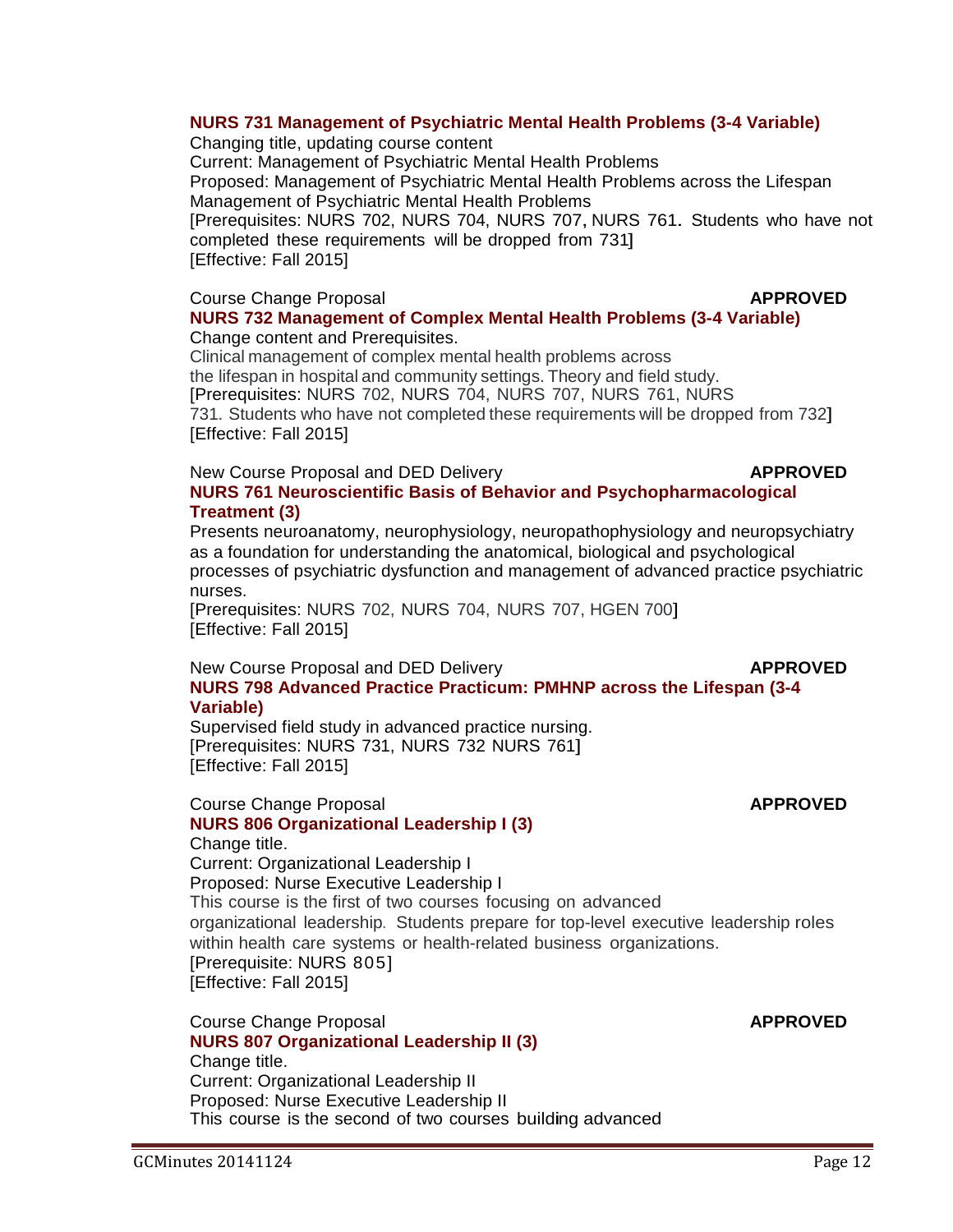leadership knowledge and competencies for top-level organizational leadership roles within health care systems or health-related business organizations. The emphasis of

this course is leadership for clinical excellence. [Prerequisite: NURS 806] [Effective: Fall 2015]

#### New Course Proposal **APPROVED [NURS 809 Advanced Healthcare Financing](http://gradschool.sc.edu/facstaff/gradcouncil/2014/NURS%20809%20NCP.pdf) (3)**

Course provides the tools for financial management in the health services industry. Case studies provide insight into complex financial decisions required for healthcare administration, with a focus on financial and business aspects of healthcare administration with implications on patient care quality and outcomes. [Prerequisite: NURS 734, NURS 738 or equivalents] [Effective: Spring 2015]

## **Course Change Proposal** *APPROVED*

## **[NURS 727 Teaching Practicum in Nursing](http://gradschool.sc.edu/facstaff/gradcouncil/2014/Nursing%20727%20CCP.pdf) (3)**

Adding prerequisite: NURS 724 or permission of instructor and DED delivery. The purpose of this course is to prepare advanced practice nurses for the role of educator. The course focuses on the application of knowledge and skills to teaching nursing students.

[Effective Summer I 2015]

## New Course Proposal

## **[ENHS 880 Ethics & Research Prep](http://gradschool.sc.edu/facstaff/gradcouncil/2014/ENHS%20880%20NCP1.pdf) (1) APPROVED**

Overview of skills and standards, including ethics and research preparation, for Environmental Health Sciences doctoral students. [Effective: Fall 2015]

# New Course Proposal **APPROVED**

# **[BIOS 755 Introduction to Longitudinal Data Analysis](http://gradschool.sc.edu/facstaff/gradcouncil/2014/BIOS%20755%20NCP1.pdf) (3)**

Introduction to principles and methods for longitudinal data. Focus on data analysis and interpretation.

[Effective: Fall 2015]

#### **Bulletin Change <b>APPROVED APPROVED [Master of Engineering](http://gradschool.sc.edu/facstaff/gradcouncil/2014/Master%20of%20Engineering%20ME%20BCH_Redacted1.pdf)**

Current: GRE General Test scores must be submitted by all applicants seeking assistantships and/or tuition support and all applicants applying for a research based degree program (PhD or MS), and they are recommended for all other applicants as well. A typical successful applicant will have a GRE quantitative scores greater than 700.

Proposed: GRE General Test scores must be submitted by all applicants seeking assistantships and/or tuition support and all applicants applying for a research based degree program (PhD or MS). A typical successful applicant has a GRE-Verbal score of at least 150 (450 prior scale) and GRE – Quantitative score of at least 155 (700 prior scale),

[Effective: Fall 2015]

Academic Program Actions/Bulletin Chang **APPROVED Doctor of Philosophy in Public Health - [Health Services Policy and Management](http://gradschool.sc.edu/facstaff/gradcouncil/2014/Doctor%20of%20Public%20Health%20HSPM%20APA_Redacted3.pdf) (60)**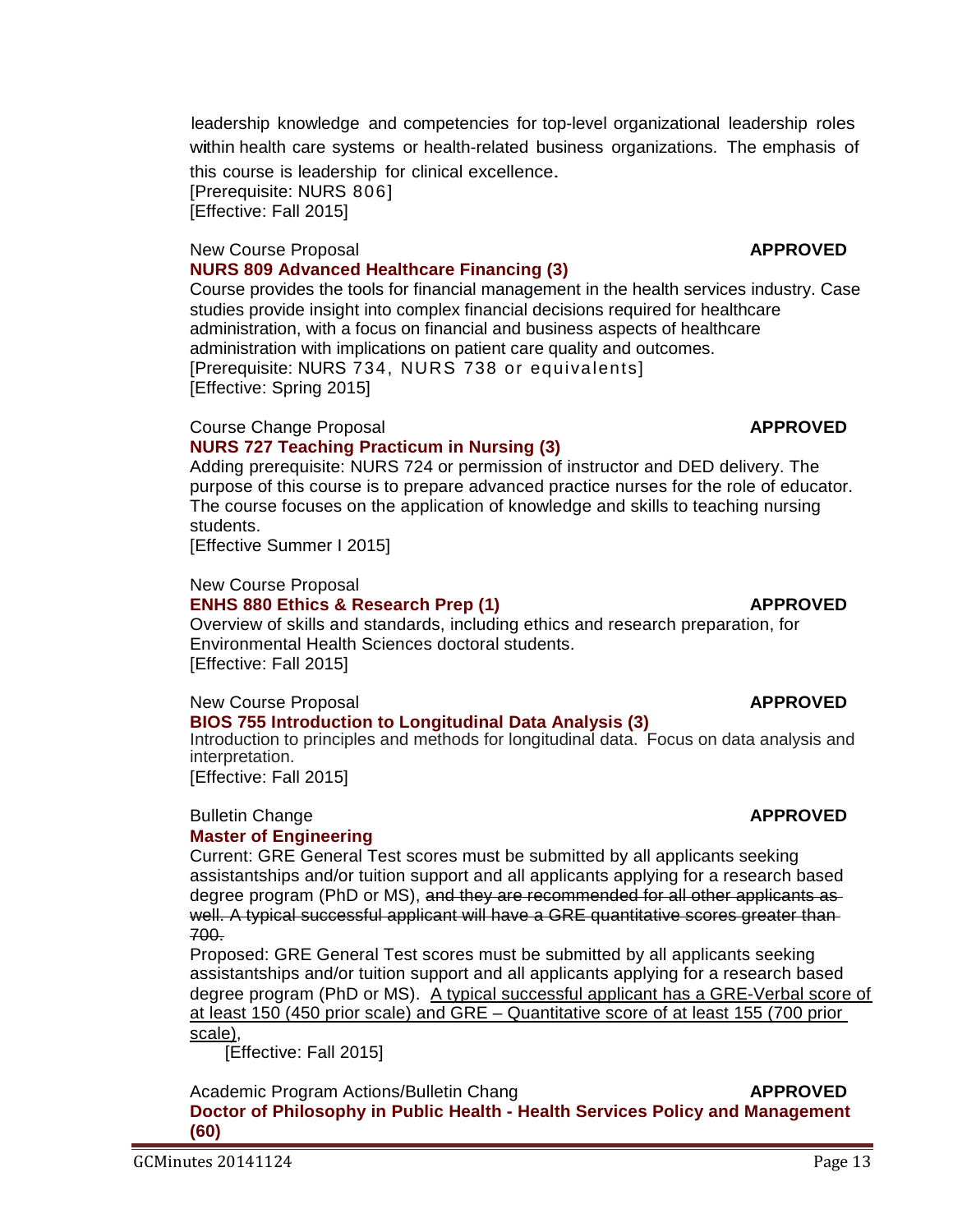Current:

Admission criteria for the Doctor of Philosophy program include:

• Applicants should have a master's degree in health administration, business administration, public health, or public administration. Exceptions will be considered by petition to the faculty. Previous graduate-level course work should include health care finance, statistics, organizational behavior, health economics, and epidemiology. Students lacking one or more of these will be required to make up the deficiency. Courses taken to make up deficiencies do not count toward the Ph.D. program.

• A grade point average of at least 3.00 (on a 4.00 scale) is required on previous graduate course work.<br>Proposed: Applicants for the PhD program must submit:

- transcripts of prior undergraduate and graduate work
- scores for the Graduate Record Examination (GRE) or the Graduate Management Aptitude Test (GMAT)
- three letters of recommendation
- a statement of professional goals
- a personal resume
- copies of publications, if any
- Test of English as a Foreign Language (TOEFL) or IELTS Intl. Academic Course Type 2 exam scores, if the applicant's native language is not English.

[Effective: Fall 2015]

#### Bulletin Change **APPROVED [PhD in Nursing Science](http://gradschool.sc.edu/facstaff/gradcouncil/2014/PhD%20in%20Nursing%20Science%20BCH_Redacted.pdf)**

## Current: The PhD degree is designed to prepare graduates for a lifetime of intellectual inquiry that manifests itself in creative scholarship and research. Students in this doctoral program acquire the knowledge and skills to conduct research that is theorygenerating and/or theory testing and the ability to generate and refine nursing science as the basis for nursing practice, education and/or administration.

Proposed: The PhD degree is designed to prepare graduates for a lifetime of intellectual inquiry through creative scholarship and research. Students in this documental program acquire the knowledge and skills to conduct research that will contribute to furthering nursing practice, education, and administration.

[Effective: Fall 2015]

# **Course Change Proposal** *APPROVED*

**[NURS 870 Research Proposal Development \(](http://gradschool.sc.edu/facstaff/gradcouncil/2014/NURS%20870%20CCP_Redacted.pdf)1-3 Variable)** Changing title, hours, prerequisites and description. Current: Research Proposal Development Seminar designed to assist students in the preparation of research proposals for the academic, federal, and private sectors. Proposed: Grant Proposal Development (3 Fixed) An introduction to the methodological and practice concepts relevant to nursing research grant proposal development. [Prerequisite: NURS 811, NURS 813] [Effective: Fall 2015]

**Course Change Proposal** *APPROVED* 

# **[NURS 800 Philosophical Foundations of Nursing Science \(](http://gradschool.sc.edu/facstaff/gradcouncil/2014/NURS%20800%20CCP_Redacted.pdf)3)**

Change course title and description Current: Philosophical Foundations of Nursing Science (3) A critical examination of the evolution of scientific thought and its impact on current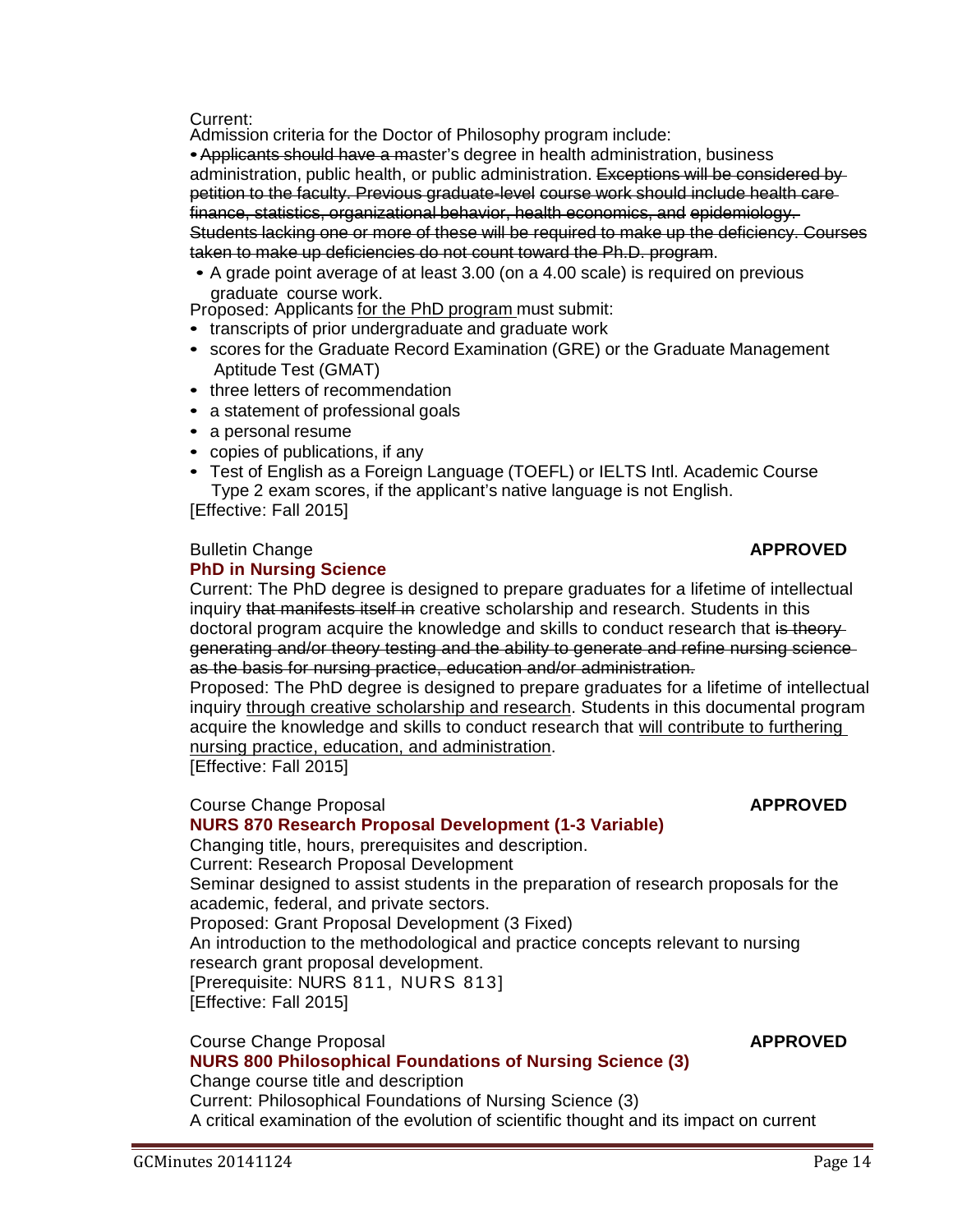approaches to nursing research, theory development and clinical practice. Proposed: 800 - Philosophical and Theoretical Foundations of Nursing Science <sup>A</sup> critical examination of the evolution of approaches to nursing theory and nursing science and the impact on research theory development and clinical practice. [Effective: Fall 2015]

## Course Change Proposal **APPROVED [NURS 801 Theory Analysis for Nursing Science \(](http://gradschool.sc.edu/facstaff/gradcouncil/2014/NURS%20801%20CCP_Redacted.pdf)3)** Change course title and description Current: Theory Analysis for Nursing Science (3) Examination and critique of theories from the physical biomedical behavioral and social sciences as they are applied to nursing science. Proposed: Theory Analysis and Application for Nursing Science Examination and critique of theories from nursing and the physical, biomedical behavioral, and sciences and their application to nursing science. [Prerequisite: NURS 800] [Effective: Fall 2015]

#### Course Change Proposal **APPROVED [NURS 802 Theory Analysis and Development \(](http://gradschool.sc.edu/facstaff/gradcouncil/2014/NURS%20802%20CCP_Redacted.pdf)3)** Deleting Course [Effective: Fall 2015]

### **Course Change Proposal** *APPROVED* **[NURS 803 Scientific Knowledge in Nursing \(](http://gradschool.sc.edu/facstaff/gradcouncil/2014/NURS%20803%20CCP_Redacted.pdf)3)** Current: Scientific Knowledge in Nursing (3) Prereq: NURS 802; NURS 811 Examination of knowledge domains within nursing science. Proposed: Scientific Knowledge in Nursing (3) Prereq: NURS 801, NURS 804, NURS 810, NURS 811, NURS 813] In-depth examination of a specific nursing science knowledge domain. [Prerequisites NURS 801, NURS 804, NURS 810, NURS 811, NURS 813] [Effective: Fall 2015]

New Course Proposal **APPROVED** 

**[NURS 804 The Role of the Nurse Scientist \(](http://gradschool.sc.edu/facstaff/gradcouncil/2014/NURS%20804%20NCP_Redacted.pdf)3)**

Selected roles and professional responsibilities in diverse settings and preliminary

application of basic research skills.

[Effective: Fall 2015]

**Course Change Proposal** *APPROVED* 

**[NURS 810 Advanced Research Methods \(](http://gradschool.sc.edu/facstaff/gradcouncil/2014/NURS%20810%20CCP_Redacted.pdf)3)** Changing title, prerequisites and description.

Advanced Research Methods (3)

Current: Analysis of research methods currently utilized in the biomedical, behavioral, and social sciences and their utility for nursing research. Proposed: Nursing Research Methods I (3)

An introduction to methods of inquiry utilized in the biomedical, behavioral, and social sciences and their application for nursing research.

[Prerequisites: Completion of a graduate level statistics course (e.g., BIOS 700 or equivalent)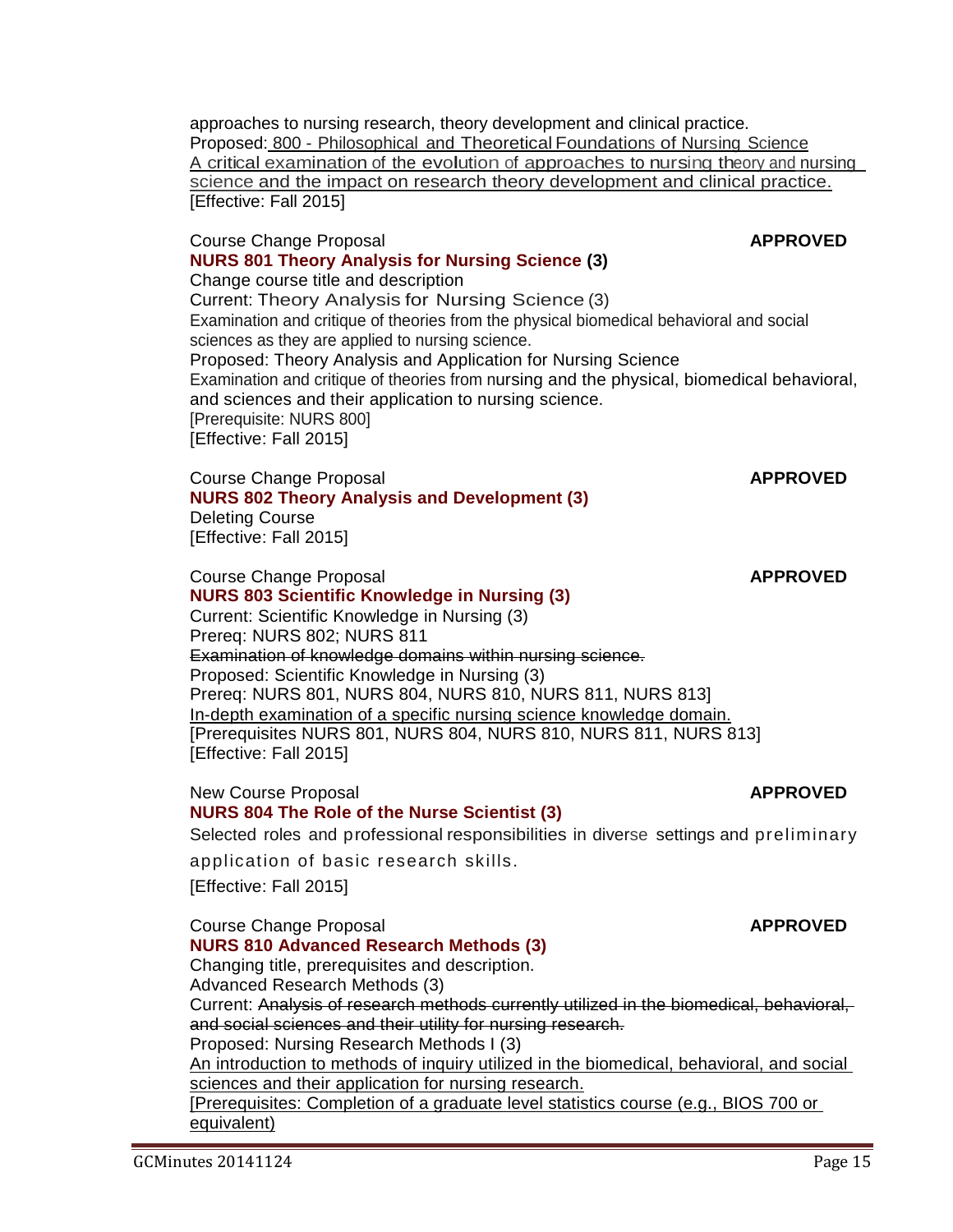Academic Program Actions/Bulletin Change **APPROVED**

GCMinutes 20141124 Page 16

**Course Change Proposal** *APPROVED* **[NURS 811 Quantitative Methods in Nursing Research \(](http://gradschool.sc.edu/facstaff/gradcouncil/2014/NURS%20811%20CCP%20BCH%20JUS%2011-3-14.pdf)3)** Changing the title, prerequisites and description. Current: Quantitative Methods in Nursing Research Advanced quantitative methods, designs, and analysis techniques used in the development of nursing science. Advanced quantitative methods, designs, and analysis techniques used in the

Proposed: Nursing Research Methods II development of nursing science. [Prerequisites: NURS 810 or EDRM 711 and BIOS 757 or equivalent] [Effective: Fall 2015]

### Course Change Proposal **APPROVED [NURS 813 Qualitative Methods in Nursing Research \(](http://gradschool.sc.edu/facstaff/gradcouncil/2014/NURS%20813%20CCP_Redacted.pdf)3)**

Current: Changing title, prerequisites and description. Analysis of qualitative methods in the development of nursing science. Includes epistemology, research planning process, specific methods for data collection and analysis, theory building and ethical issues.

Proposed: Examination and practical application of the diverse qualitative research epistemology, ontologies, methodologies and ethical issues.

[Prerequisites: NURS 810] [Effective: Fall 2015]

# New Course Proposal **APPROVED**

[Effective: Fall 2015]

# **ECHE 742 - [Adsorption Fundamentals and Processes](http://gradschool.sc.edu/facstaff/gradcouncil/2014/ECHE%20742%20NCP_Redacted2.pdf) (3)**

Advanced principles of adsorption and adsorption processes including adsorbents, thermodynamics, kinetics, fixed bed adsorption and cyclic adsorption processes. [Effective: Spring 2015]

**Bulletin Change <b>APPROVED APPROVED Electrical Engineering - [Microelectronics, Nanoelectronics, and Photovoltaics](http://gradschool.sc.edu/facstaff/gradcouncil/2014/Electrical%20Engineering%20BCH%209262014_Redacted.pdf)**  Current: T.S. Sudarshan, Chair Admission Requirements

MS and PhD applicants are strongly encouraged to distinguish their area of specialization when applying to the Graduate Program in order to identify a Research Advisor. The MS and PhD applicants must secure an advisor who is willing to supervise him or her before being admitted into the program.

Proposed: Roger Dougal, Chair

Admission Requirements:

M.S. and Ph.D. applicants are strongly encouraged to distinguish their area of specialization when applying to the Graduate Program in order to identify a Research Advisor. The MS and PhD applicants must secure an advisor who is willing to supervise him or her before being admitted into the program. [Effective: Fall 2015]

# 12. **Report of the Humanities, Social Sciences, Education, and Related Professional Programs Committee** (Matt Brown)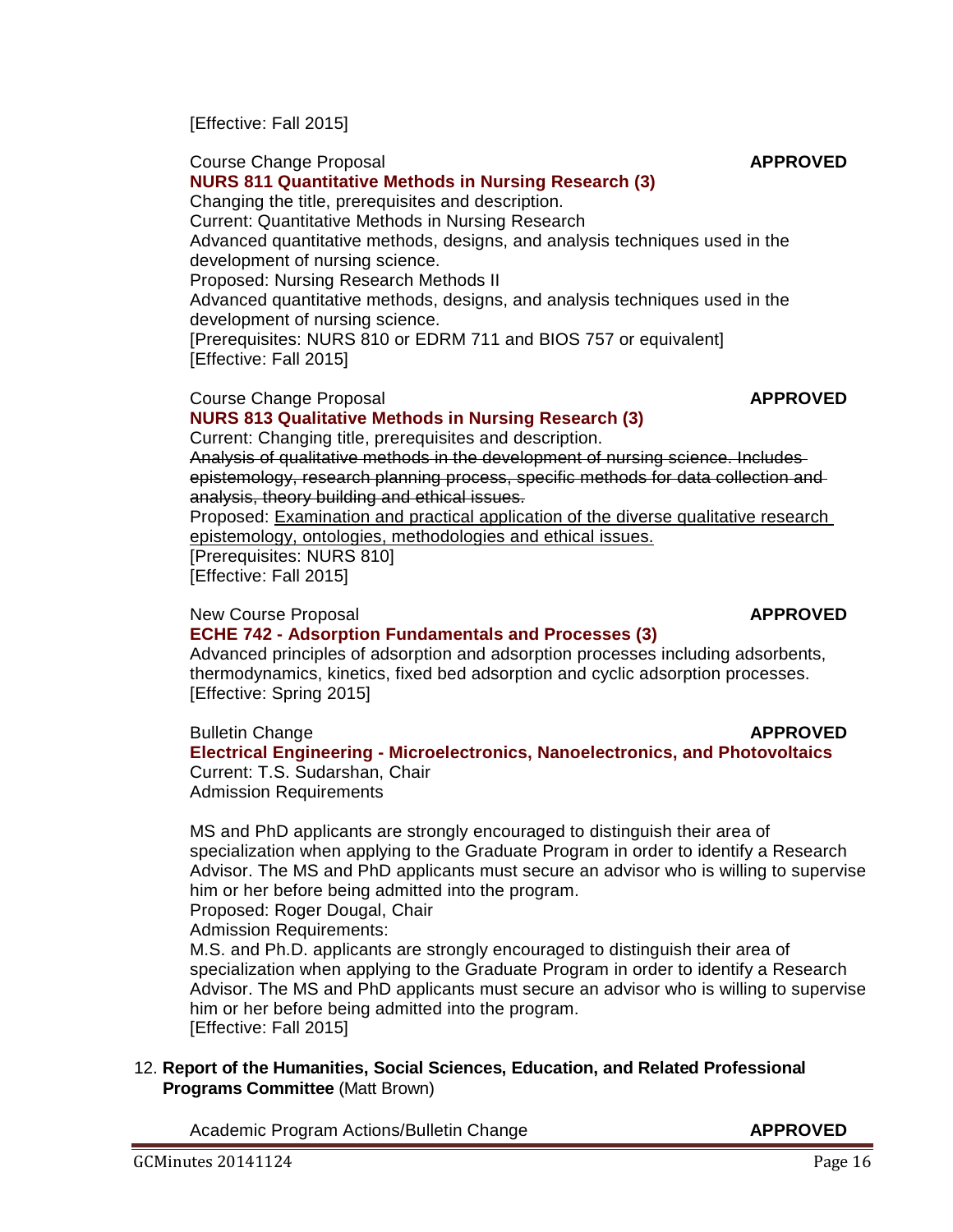### **[Graduate Certificate in Social Work with Military Members, Veterans, and](http://gradschool.sc.edu/facstaff/gradcouncil/2014/SWw-militarymemsAPA_Redacted1.pdf)  [Military Families](http://gradschool.sc.edu/facstaff/gradcouncil/2014/SWw-militarymemsAPA_Redacted1.pdf)** (18)

With the advent of Specialization in Military Social Work, it is recommended that the Graduate Certificate in Military Social Work with Military Members, Veterans, and Military Families be amended.

Current: The Program

The Graduate Certificate of Social Work with Military Members, Veterans and Military Families is administered by the College of Social Work. It provides MSW students with specific knowledge and skills necessary to interact in a military setting and in community settings where the needs of veterans and their families are met.

Proposed: The Program

The Graduate Certificate for Social and Behavioral Health with Military Members, Veterans, and Military Families is administered by the College of Social Work. The program provides students with specific knowledge and skills necessary to interact in military and community settings where the needs of veterans and their families' are met. The program is designed to develop competency in knowledge about the military and military culture, understand the signature injuries associated with different military conflicts and those associated with military life, and understand intervention and rehabilitation strategies that are effective when working with this diverse population. [Effective: Fall 2015]

Course Change Proposal/Bulletin Change **APPROVED [RETL 729 Retail Location Analysis](http://gradschool.sc.edu/facstaff/gradcouncil/2014/RETL%20729%20ccp_Redacted.pdf)** (3) Course deletion. Current: RETL 725 Shoppers in the Retail Environment RETL 729 Retail Location Analysis RETL 745 International Retailing Proposed: RETL 725 Shoppers in the Retail Environment RETL 745 International Retailing [Effective: Fall 2015]

Course Change Proposal/Bulletin Change **APPROVED [RETL 765 Retail Management for Marketing Educators](http://gradschool.sc.edu/facstaff/gradcouncil/2014/RETL%20765%20CCP_Redacted.pdf)** (3) Deleting this course. Current: RETL 749 Retail Category and Space Management RETL 765 Retail Management for Marketing Educators RETL 790 Special Topics in Marketing Education Proposed: RETL 749 Retail Category and Space Management RETL 790 Special Topics in Marketing Education [Effective: Fall 2015]

Academic Program Actions/Bulletin Change **APPROVED [Master of International Business, MIB -](http://gradschool.sc.edu/facstaff/gradcouncil/2014/Master%20of%20Internl%20Biz%20APA.pdf) Change in Core Courses for [Degree Requirements](http://gradschool.sc.edu/facstaff/gradcouncil/2014/Master%20of%20Internl%20Biz%20APA.pdf)** (30) Replace one core course. Current: IBUS 706 Nations States, Regional Networks and Global Markets IBUS 707 Comparative Institutional Systems POL 710 Introduction to International Relations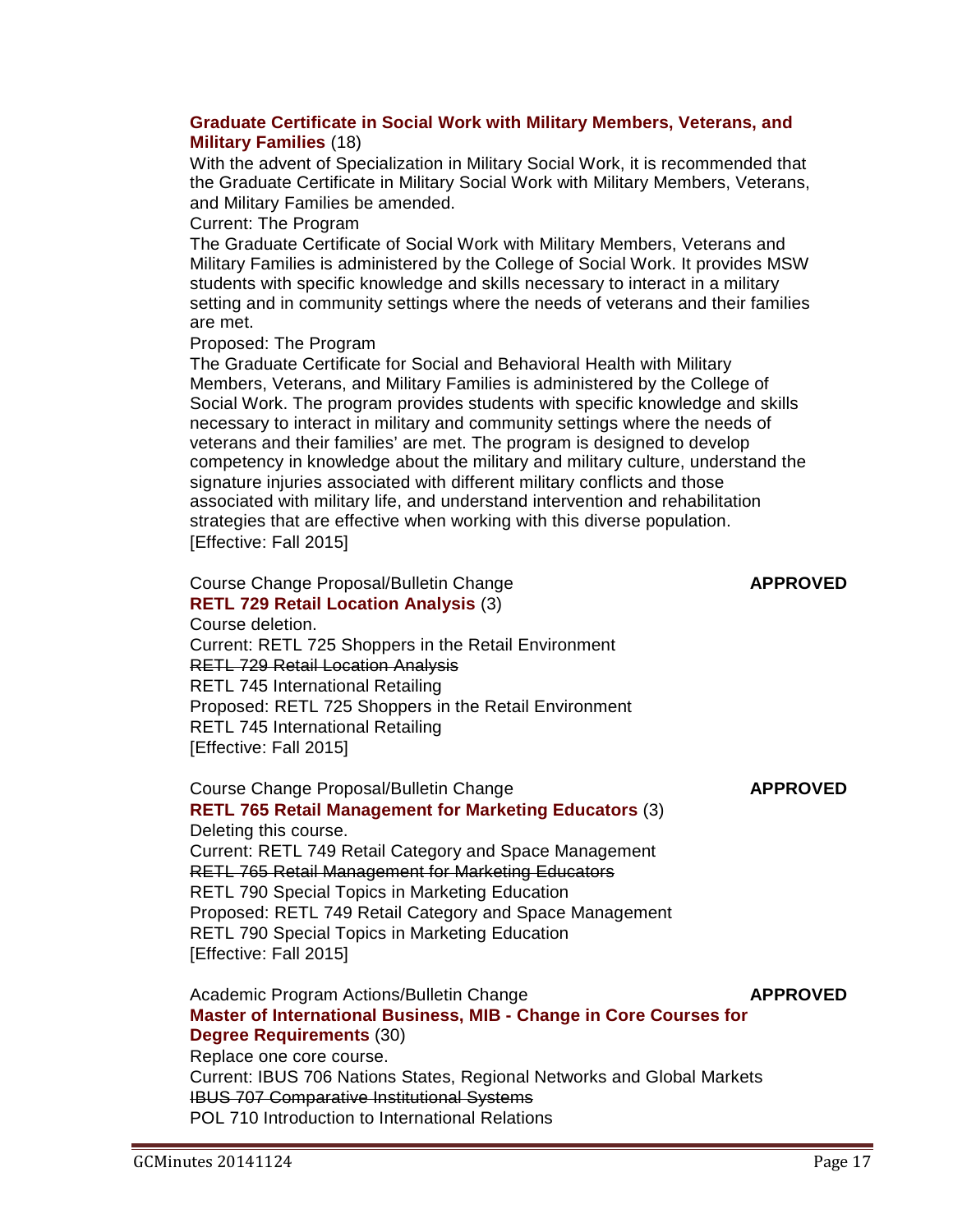Purposed: IBUS 704 Comparative Corporation Governance IBUS 705 Sustaining the Global Enterprise IBUS 706 National States, Regional Networks and Global Markets IBUS POLI 710 Introduction in International Relations [Effective: Fall 2015]

# New Course Proposal **APPROVED**

## **[ITEC 743 Health Information Privacy and Security](http://gradschool.sc.edu/facstaff/gradcouncil/2014/ITEC%20743%20NCP_Redacted2.pdf)** (3)

Healthcare privacy and security threats and solutions. Compliance with patient information privacy and information security regulations. [Effective: Fall 2015]

### New Course Proposal **APPROVED**

# **[PEDU 870 Promoting Integrative Youth Physical Development](http://gradschool.sc.edu/facstaff/gradcouncil/2014/PEDU%20870%20-%20NCP_Redacted.pdf)** (3)

Examination of the synergistic nature of various physical, behavioral and psychological factors that promote positive trajectories of health in youth and how they are promoted across childhood and adolescence in physical education.

[Effective: Fall 2015]

# Academic Program Actions/Bulletin Change **APPROVED [PhD in Physical Education](http://gradschool.sc.edu/facstaff/gradcouncil/2014/Physical%20Education%20PE%20-%20APA_Redacted.pdf)** (60)

Update doctoral program requirements.

Current: Concentrations are offered in physical education pedagogy and developmental foundations. Individuals who complete the doctoral program should be prepared to assume leadership roles in physical education, teacher education or motor behavior. This document provides information about the expectations for doctoral study, sample programs of study and other required experiences for a doctoral degree in Physical Education.

Proposed: Concentrations are offered in physical education pedagogy and motor behavior. Individuals who complete the doctoral program should be prepared to assume leadership roles in physical education, teacher education or motor behavior. This document provides information about the expectations for doctoral study, sample program of study and other required experiences for a doctoral degree in physical education.

[Effective: Fall 2015]

### **Bulletin Change APPROVED**

# **[Graduate-Cost Management Certificate Course](http://gradschool.sc.edu/facstaff/gradcouncil/2014/Graduate%20Certificate%20in%20Financial%20and%20Resource%20Management%20BCH_Redacted.pdf)**

Program name change and change course description.

Current: Graduate Certificate in Financial and Resource Management

The Certificate is designed 'to complement graduate degree programs offered within the Moore School of Business. It is designed to enhance the student's career opportunities by providing preparation in areas critical to those working within the finance and accounting function in private and public sector organizations. Requirements for admission to te-Certificate program are the same as those for the Moore School MBA program.

The certificate consists of 12 credit hours of coursework. At least 6 credit hours must be earned from the following courses: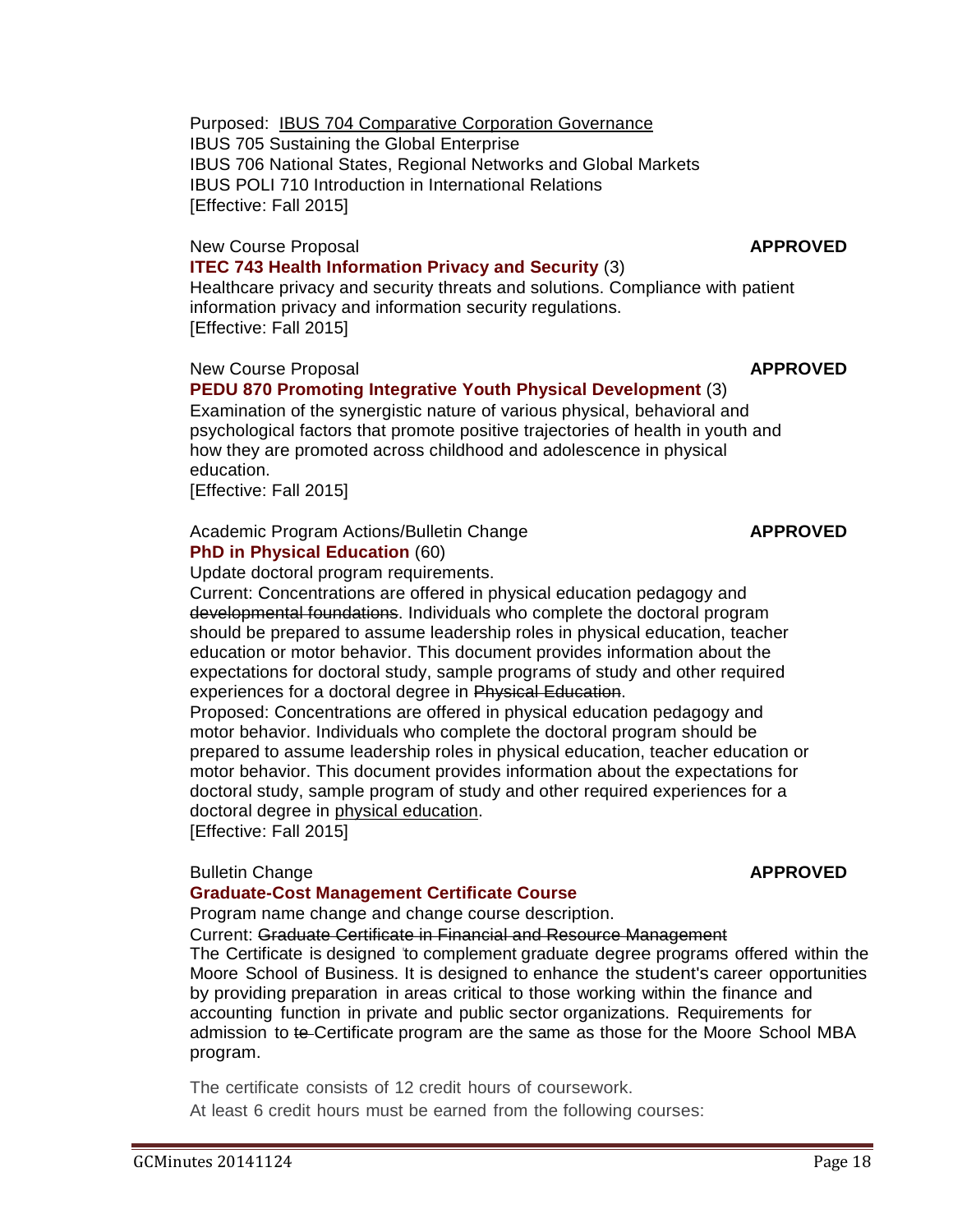DMSB 710 - Financial Accounting in the Global Environment DMSB 717 - Management Accounting in the Global Environment ACCT 504 - Legal Issues for Accountants ACCT 505 - Governmental and Nonprofit Accounting ACCT 737 - Systems II ACCT 738 -Financial Statement Analysis ACCT 743 - Accounting for Management Control FINA 761 - Advanced Financial Management At least 4 credits must be earned from the following courses: DMSB 718 - Global Supply Chain and Operations Management MGSC 871 - Global Sourcing: Strategies and Applications MGSC 872 - Project Management DMSB 723 - Leadership Skills and Ethical Leader Behavior DMSB 740 - Management of Human Capital

A student may pursue the certificate simultaneously with pursuing other graduate degrees in business and students are allowed to use up to 9 credit hours taken as part of the certificate for degree requirements. Students enrolled in a degree program within the Moore School of Business should seek admission to the certificate program prior to the completion of 24 hours of degree coursework. Students who earn a certificate and then enroll in a degree program may also use up to 9 credit hours from the certificate toward the completion of degree requirements, provided the degree is awarded within four years of the completion of the certificate.

## Proposed: Cost Management Certificate Course

The Certificate is designed to complement graduate degree programs offered within the Moore School of Business. It is designed to enhance the student's career opportunities by providing preparation in areas critical to those working within the finance and accounting function in private and public sector organizations. Requirements for admission to the Certificate program are the same as those for the Moore School MBA program. The certificate consists of 12 credit hours of coursework. At least 6 credit hours m ust be earned from the following courses:

DMSB 710- Financial Accounting in the Global Environment or **ACCT 728-Financial** Accounting

DMSB 717- Management Accounting in the Global Environment or **ACCT 729 - Managerial Accounting** ACCT 504 - Legal Issues for Accountants ACCT 505 - Governmental and Nonprofit Accounting ACCT 737 - Systems II ACCT 738 - Financial Statement Analysis ACCT 743 - Accounting for Management Control FINA 761 - Advanced Financial Management

At least 4 credits must be earned from the following courses:

DMSB 718 - Global Supply Chain and Operations Management or MGSC 791 - Operations Management

MGSC 871 - Global Sourcing: Strategies and Applications MGSC 872 - Project Management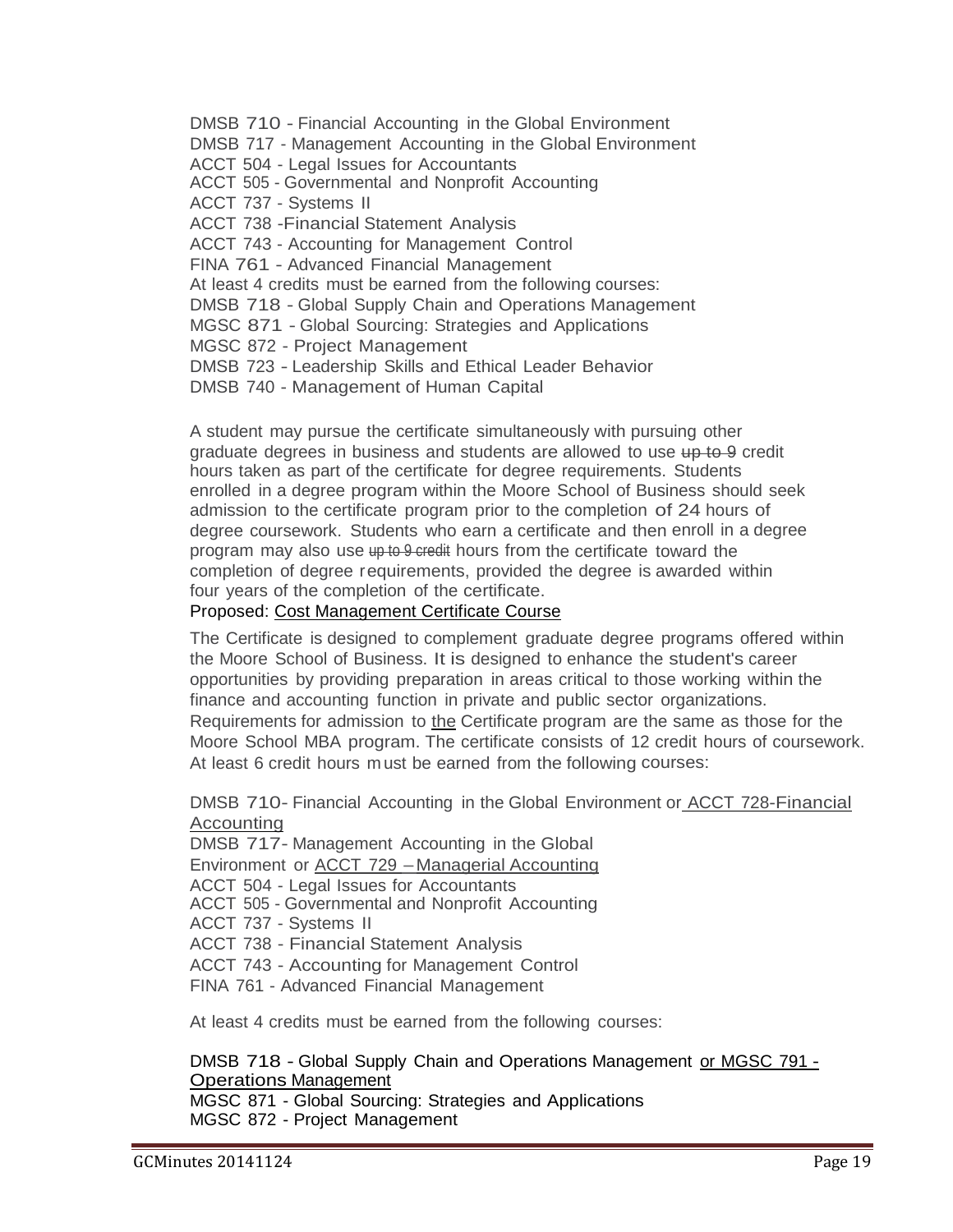DMSB 723 - Leadership Skills and Ethical Leader Behavior or MGMT 770 – Competing Through People DMSB 740 - Management of Human Capital or MGMT 718 - Management of Human Resources

A student may pursue the certificate simultaneously with pursuing other graduate degrees in business and students are allowed to use credit hours taken as part of the certificate for degree requirements. Students enrolled in a degree program within the Moore School of Business should seek admission to the certificate program prior to the completion of 24 hours of degree coursework. Students who earn a certificate and then enroll in a degree program may also use credit hours from the certificate toward the completion of degree requirements, provided the degree is awarded within four years of the completion of the certificate. Completion of the certificate.

[Effective: Fall 2015]

## **Course Change Proposal** *APPROVED* **[GEOG 751 Digital Techniques of Remote Sensing](http://gradschool.sc.edu/facstaff/gradcouncil/2014/GEOG%20751%20CCP_Redacted.pdf)** (3)

Course deletion.

Deleting existing course GEOG 751 and creating a new course GEOG 575. [Effective: Fall 2015]

Academic Program Actions/Bulletin Change **Political Science, PhD** [\(63 Post Baccalaureate Hours\)](http://gradschool.sc.edu/facstaff/gradcouncil/2014/Political%20Science%20PhD%20APA_Redacted.pdf)  [To remove POLI 700 from the PhD core requirements.](http://gradschool.sc.edu/facstaff/gradcouncil/2014/Political%20Science%20PhD%20APA_Redacted.pdf) Current: Political Science, PhD Core Courses POLI 502 – Methods of Political Analysis POLI 700 – The Political Science Discipline and Profession POLI 701 Theories of Political Inquiry POLI 706 – Advanced Methods of Political Analysis POLI 707 Classics of Political Theory or POLI 703 Democratic Theory Two "Gateway Proseminars" take outside first or second fields Proposed: Political Science, PhD Core Courses POLI 502 – Methods of Political Analysis POLI 701 Theories of Political Inquiry POLI 706 – Advanced Methods of Political Analysis POLI 707 Classics of Political Theory or POLI 703 Democratic Theory POLI 803 – Research Methods in Political Science or POLI 709 – Qualitative Methods of Political Analysis Two "Gateway Proseminars" take outside first or second fields [Effective: Fall 2015] Academic Program Actions/Bulletin Change **APPROVED**

**[Masters of Psychology Program Change -](http://gradschool.sc.edu/facstaff/gradcouncil/2014/Masters%20of%20Psychology%20Program%20Change_Redacted1.pdf) (Restricted to Clinical-[Community Students\)](http://gradschool.sc.edu/facstaff/gradcouncil/2014/Masters%20of%20Psychology%20Program%20Change_Redacted1.pdf)** (47) Updating the Program of Study increasing credit hours from 40 to 47.

Current: Degree Requirements (40 Hours) Core General Psychology Courses (12 Hours)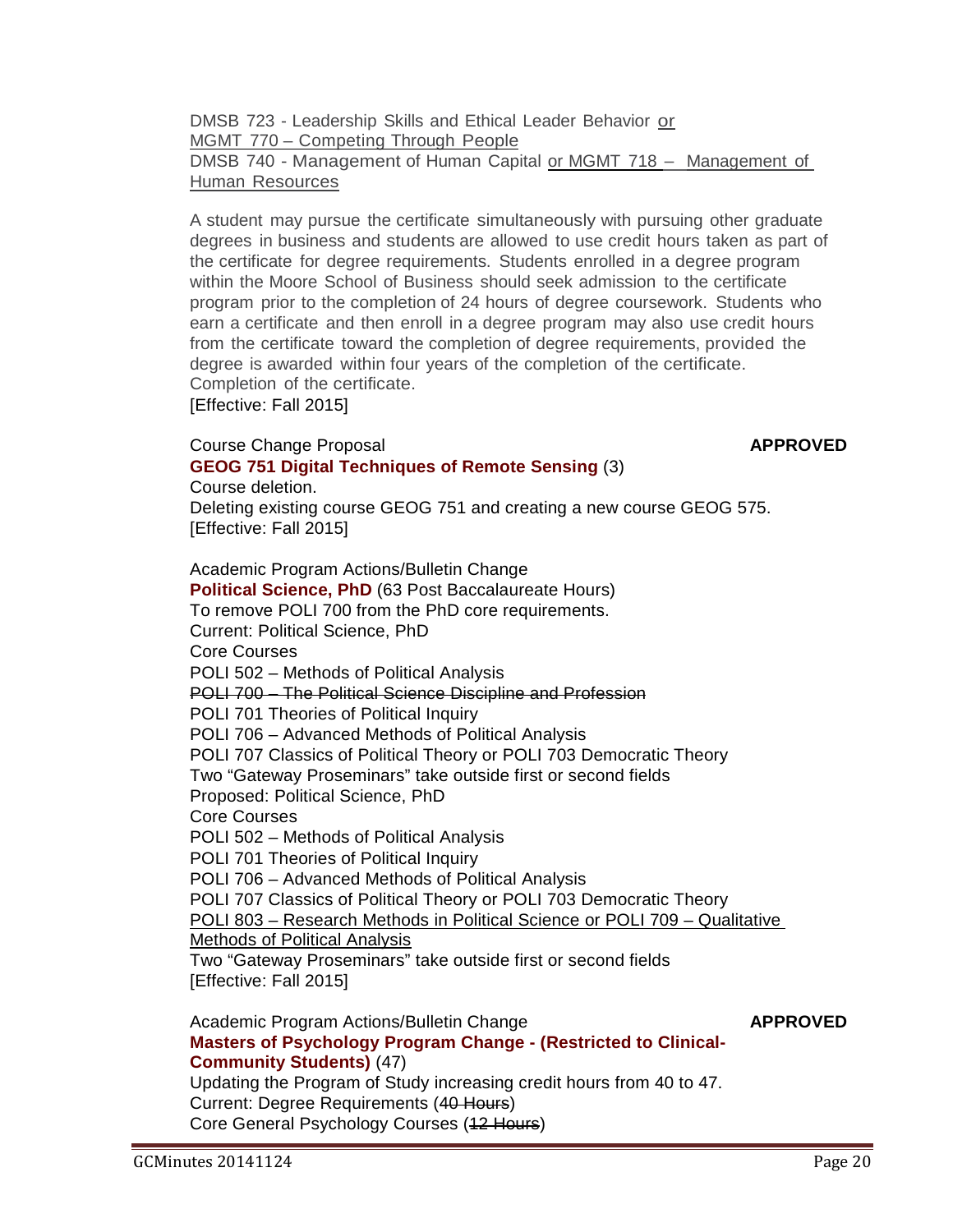**[Graduate Certificate in Business Analytics \(](http://gradschool.sc.edu/facstaff/gradcouncil/2014/Graduate%20Certificate%20in%20Business%20Analytics%20APA_Redacted3.pdf)12)** Change to core and elective courses Current:

To obtain this graduate certificate, students must complete a 4-course sequence in Business Analytics, with a GPA of 3.0 or better in those four courses. There are three distinct channels through which this certificate can be

Academic Program Actions/Bulletin Change **APPROVED**

### GCMinutes 20141124 Page 21

# Business process integration within Enterprise Resource Planning systems including the use and management of the enterprise course models within ERP

higher) [Effective: Fall 2015] New Course Proposal **APPROVED [ACCT 739 Enterprise Resource Planning Systems \(](http://gradschool.sc.edu/facstaff/gradcouncil/2014/ACCT%20739%20NCP_Redacted2pdf.pdf)3)**

# PSYC 703A - Integration across Cognitive Psych and Neuro PSYC 703B – Integrated Across Developmental Psychology, Cognitive Psychology, and Neuroscience

PSYC 703C – Integration across Developmental and Cognitive Psychology

Students must take 6 credit hours of any of the following for the MA degree

PSYC 703D – Integration across Areas of Psychology

PSYC 726 – Lifespan Psychopathology and Resilience PSYC 727 – Foundations of Community Psychology

PSYC 751 – Race, Class, Gender, and Sexuality

PSYC 770 – Survey of Social Psychology

The first two courses are required:

PSYC 702A – Basics of Neuroscience

PSYC 702B - Basics of Cognitive Psychology PSYC 702C – Basics of Developmental Psychology PSYC 702D – Basic of Learning and Motivation

Additional Courses

Foundations of Clinical Psychology (6 Hours)

PSYC 761 – Psychological Assessment I

PSYC 762 – Psychological Assessment II

Proposed: Degree Requirements (47 Hours)

Core General Psychology Courses (15 Hours)

PSYC 726 – Lifespan Psychopathology and Resilience

PSYC 727 – Foundations of Community Psychology

PSYC 749 – Social Inequality

PSYC 770 – Survey of Social Psychology

PSYC 820 – Foundations in Developmental Psychology

Foundations of Clinical Psychology (6 Hours)

PSCY 725 – Foundations of Intervention

PSYC 761 – Psychological Assessment I

Practicum (6 Hours)

6 hours of Intervention Practicum

software implemented companies.

[Effective: Spring 2015]

Electives (3 Hours)

3 hours (other Psych courses 700 and higher or non-Psych courses 500 and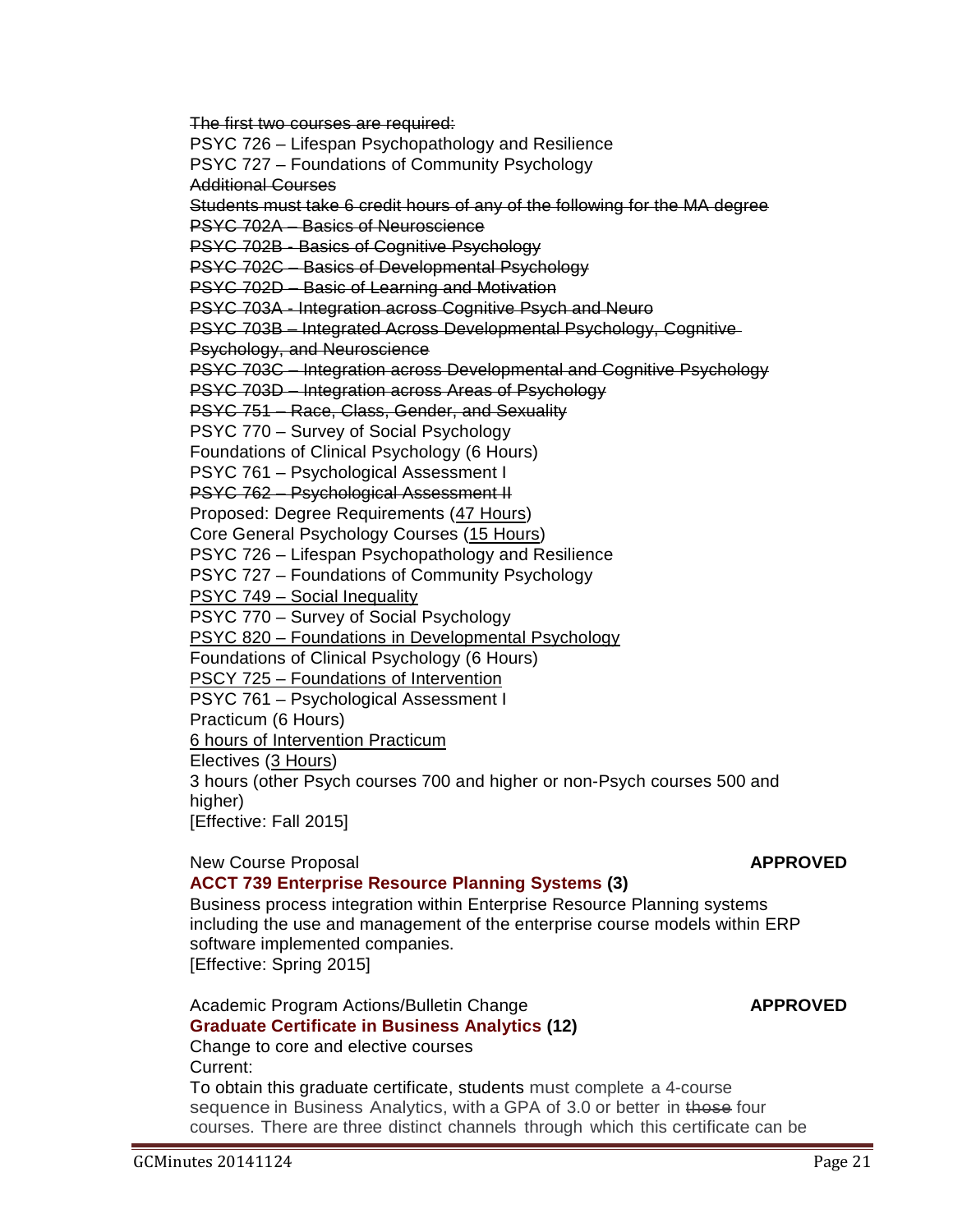delivered.

- 1. As an option for IMBA and PMBA students (a kin to a "concentration").
- 2. As <sup>a</sup> standalone option.
- 3. As an accelerated, customized executive education program

Courses Qualifying for the Certificate:

DMS8 712 Quantitative Methods in Business

MGSC 796 Information Systems

MGSC 778 Revenue Management

MGSC 877 Operations Analysis

MKTG 708 Custer Relationship Management and Data Mining

Proposed:

To obtain this graduate certificate, students must complete a 4-course sequence in Business Analytics, with a GPA of 3.0 or better in these four courses. There are three distinct channels through which this certificate can be delivered.

1. As an option for AMBA, IMBA and PMBA students. The certificate would appear on the graduate transcript of these students.

2. As a standalone option (non-degree) option, for which students pay a percourse fee and take the four courses with the AMBAs/IMBAs/PMBAs. All four courses must be completed within a certain time period, e.g. 24 months.

3. As an accelerated, customized executive education program education program.

Courses qualifying for the certificate

The courses for this certificate were determined based on conversations with potential employers about critical business analytics skills.as well as an analysis of the curricula at the top 30 business analytics programs in the U.S. To obtain the certificate. students must take the following 3 courses:

- MGSC 891: Data Resource Management
- MGSC 777: Advanced Quantitative Methods in Business
- MKTG 708: Customer Relationship Management and Data Mining

In addition, students must choose 1 of the following 4 courses:

- MKTG 717: Marketing Spreadsheet Modeling<br>• MGSC 778: Revenue Management
- MGSC 778: Revenue Management<br>• CSCE 590: Big Data Analytics
- CSCE 590: Big Data Analytics
- **FINA 772: Student Managed Investments**

Students may request that other courses be substituted for the courses listed above. All such requests must be approved by the Moore School Analytics Programs Committee.

[Effective: Fall 2015]

# Bulletin Change

#### **Master of Economics - [Adding a track to the degree \(](http://gradschool.sc.edu/facstaff/gradcouncil/2014/Master%20of%20Economics-Add%20a%20track%20to%20Degree%20APA_Redacted1.pdf)3)** Current:

The Master of Arts in Economics program prepares the student for a career as a professional economist in business and government and/or for further graduate work in the field of economics. Prior degree work in economics is not required. International applicants whose native language is not English are also required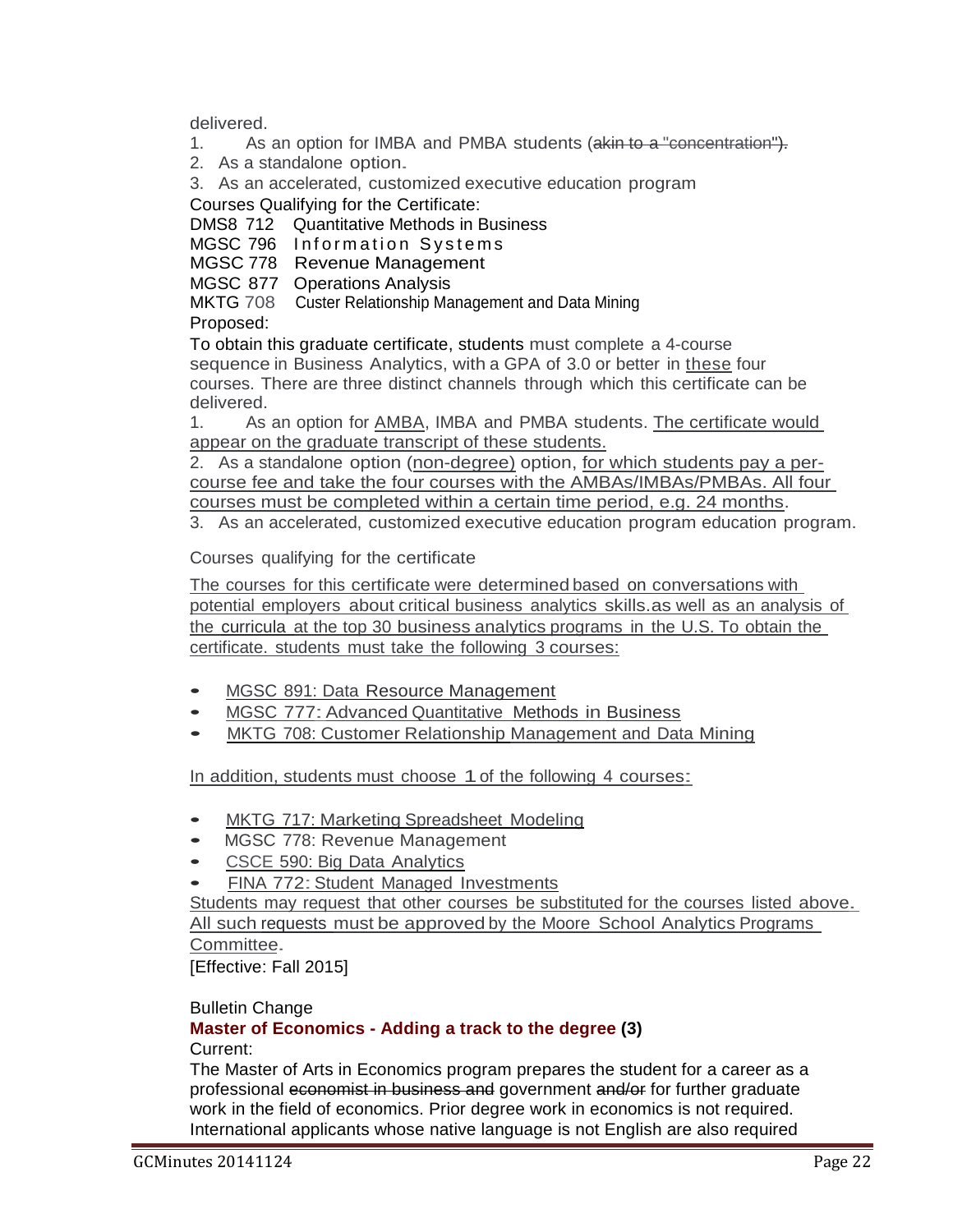to submit a satisfactory score on the TOEFL or the IELTS International Academic Course Type 2 Exam. Otherwise-qualified candidates are required to achieve a TOEFL score of at least iBT of 100 or 600 paper based or a score of at least 7.0 on the IELTS exam.

## Degree Requirements (30 Hours)

At the beginning of the first semester, the student must construct a program of study and choose the thesis or non-thesis option. At least half of all coursework-(excluding thesis hours) must be at the 700-800 level.

Elective courses and thesis hours will depend on whether the thesis or nonthesis option is selected, as specified below MA students way wish to construct a program of study around the Moore School strengths in International Economics. Economics of Sustainability or Development Economics.

2. The Thesis Option (12 credit hours of coursework plus 6 credit hours of thesis preparation)

3. The Non-Thesis Option (18 credit hours of Coursework)

## Proposed:

The Master of Arts in Economics program prepares the student for a career as a professional in economics, finance, business, or government, or for further graduate work in the field of economics or finance, Prior degree work in economics if not required.

Otherwise – qualified candidates are required to achieve a TOEFL score of at least 100 on the iBT exam, at least 600 on the paper-based exam, or at least 7.0 on the IELTS exam.

# Degree Requirements

The student may elect the Economics Track or the Financial Economics Track, Within the Economics Track, the student may elect the Thesis Option or Nonthesis option.

The Financial Economics Track requires 30 credit hours of coursework.

At the beginning of the first semester, the student must construct a program of study and choose which Track they will follow. Those who select the Economics track must also select the Thesis or Non-thesis option.

Elective courses and thesis hours will depend on the Track selected, and whether the thesis option or non-thesis open is chosen as specified below.

With this option, in addition to the 4 core courses, a total of 4 three-credit-hours elective courses and 6 credit hours of thesis preparation must be taken. At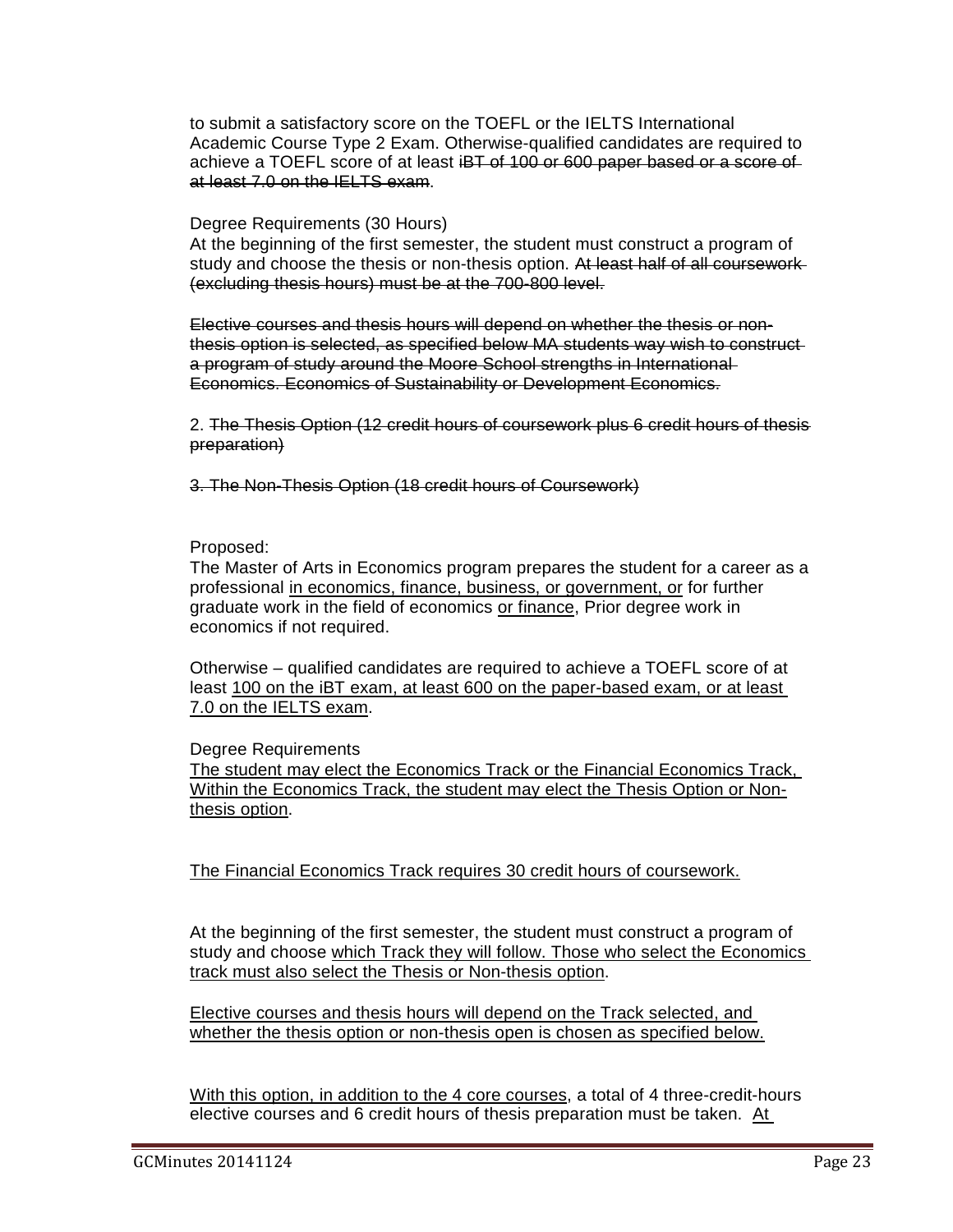least half of all coursework (excluding thesis hours) must be at the 700-800 level.

B. The Non-Thesis Option

With this option, in additional to the 4 core courses, a total of 6 three-credithour, elective courses must be taken.

3. Financial Economics Track Students in the financial economics track take 6 three-credit-hours courses in addition to the four core courses listed above. All six of the courses must be in the financial area. All course work must be completed within two years of passing the comprehensive exam and not later than six years after entering the program.

Of the six courses, there are 3 required courses: FINA 761 – Advanced Financial Management FINA 762 - Investment Management FINA 737 - Derivative Securities

The other three courses can be selected from any of the courses (subject to the advisors approval (listed below).

FINA 746 - Risk Management

FINA 756 - Financial Statement Analysis FINA 765 - Management of Financial Institutions FINA 767 - Real Estate Finance FINA 770 - Fix Income Securities FINA 773 - Project Finance FINA 867 - PhD Course in Banking [Effective: Fall 2015]

New Course Proposal **APPROVED [IBUS 704 Comparative Corporate Governance \(](http://gradschool.sc.edu/facstaff/gradcouncil/2014/IBUS%20704%20NCP_Redacted1.pdf)3)**

Systematically compare and contrast corporate governance systems across a variety of countries. [Effective: Fall 2015]

#### New Course Proposal **APPROVED [ACCT 702 Application of Advanced Databases to Accounting and](http://gradschool.sc.edu/facstaff/gradcouncil/2014/ACCT%20702%20NCP_Redacted2.pdf)  [Business \(](http://gradschool.sc.edu/facstaff/gradcouncil/2014/ACCT%20702%20NCP_Redacted2.pdf)3)**

The integration, configuration, and operation of accounting information within enterprise resource planning and other databases as applied to current business practices. [Effective: Fall 2015]

### New Course Proposal **APPROVED [MUSC 787 Special Topics in Music \(](http://gradschool.sc.edu/facstaff/gradcouncil/2014/MUSC%20787%20NCP_Redacted1.pdf)1-3)**

Teaching music in college is a wonderful career option for individuals interested in impacting the next generation of students while shaping the arts community at large. This course teaches participants about several aspects of college music teaching.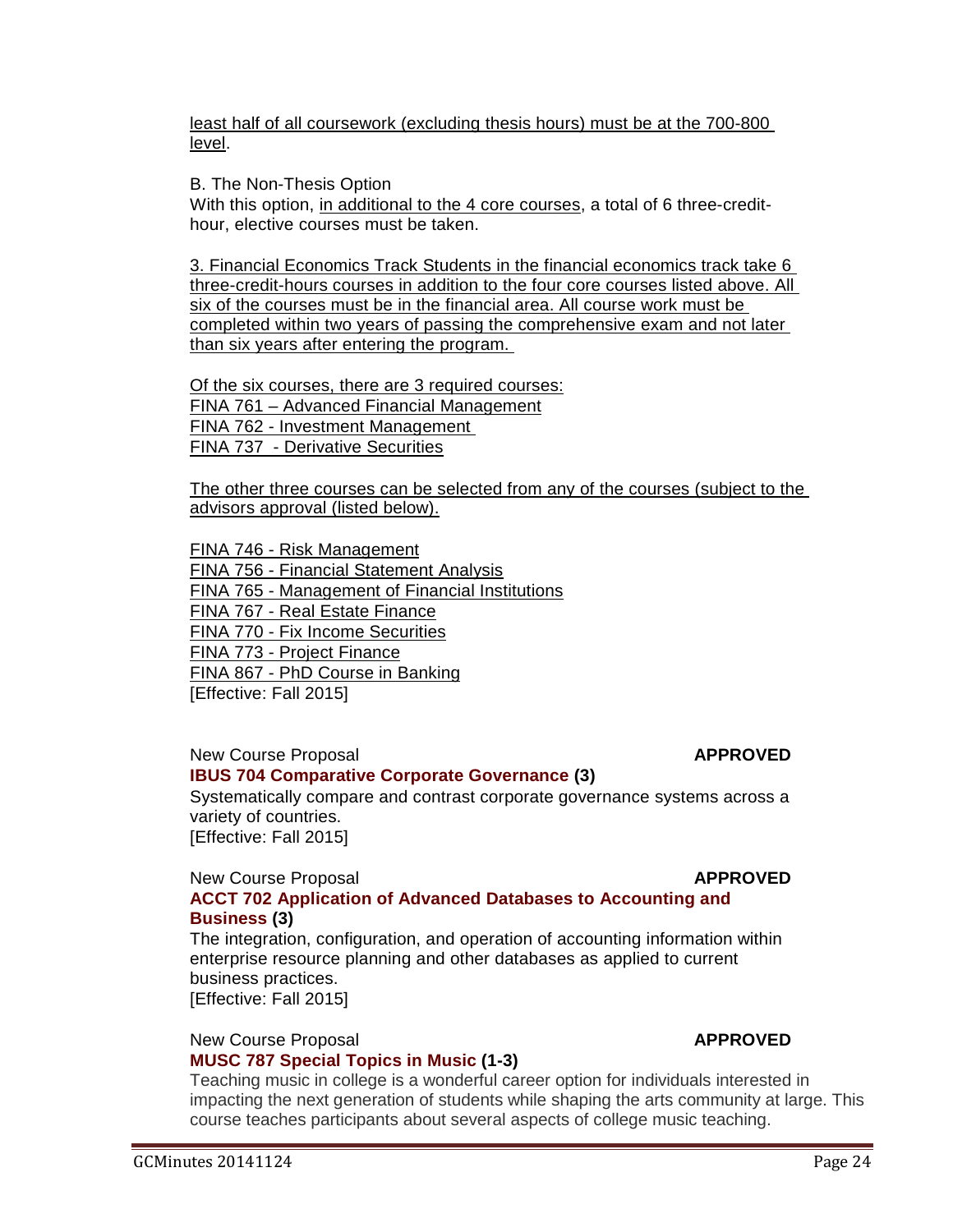[Effective: Fall 2015]

13. **Report of the Grievances, Appeals and Petitions Committee** (Erik Drasgow excused)

No report

### 14. **Other Committee Reports**

No report

### 15**. Old Business**

No report

### 16. **New Business**

None

### 17. **Good of the Order**

Dr. Mitchell mentioned that there is an elevated concern regarding incidents of campus sexual harassment and sexual assaults due to the report of incidents at the University of Virginia. Attention is on the responsiveness of institutions to such incidents. There is an elevated sensitivity to these issues with an emphasis on assuring that students report any incidents of violence against anyone on campus.

Dr. Elfenbein stated that a possible reason for no recent reports from the Grievances, Appeals and Petitions Committee is due to the excellent work of ombudsman, Dale Moore. His work has helped to keep grievances very low.

Dr. Mitchell added that Mr. Moore provides students who have academic issues with options to resolve the issue. He also makes them aware of the probable outcomes. He allows the student to decide what to do. He does not offer any recommendations as to what the student should do; he simply offers options and informs them of the resources available to get the issue resolved. The work that he does has limited the number of grievances presented to Council.

Dr. Mitchell and the Council also gave recognition to Teresa Smith for her work in preparing and distributing the agenda and minutes for each Graduate Council meeting.

### 18. **Adjournment**

The meeting adjourned at 3:18 P.M. The next meeting will be on December 8 at 2:00 P.M.